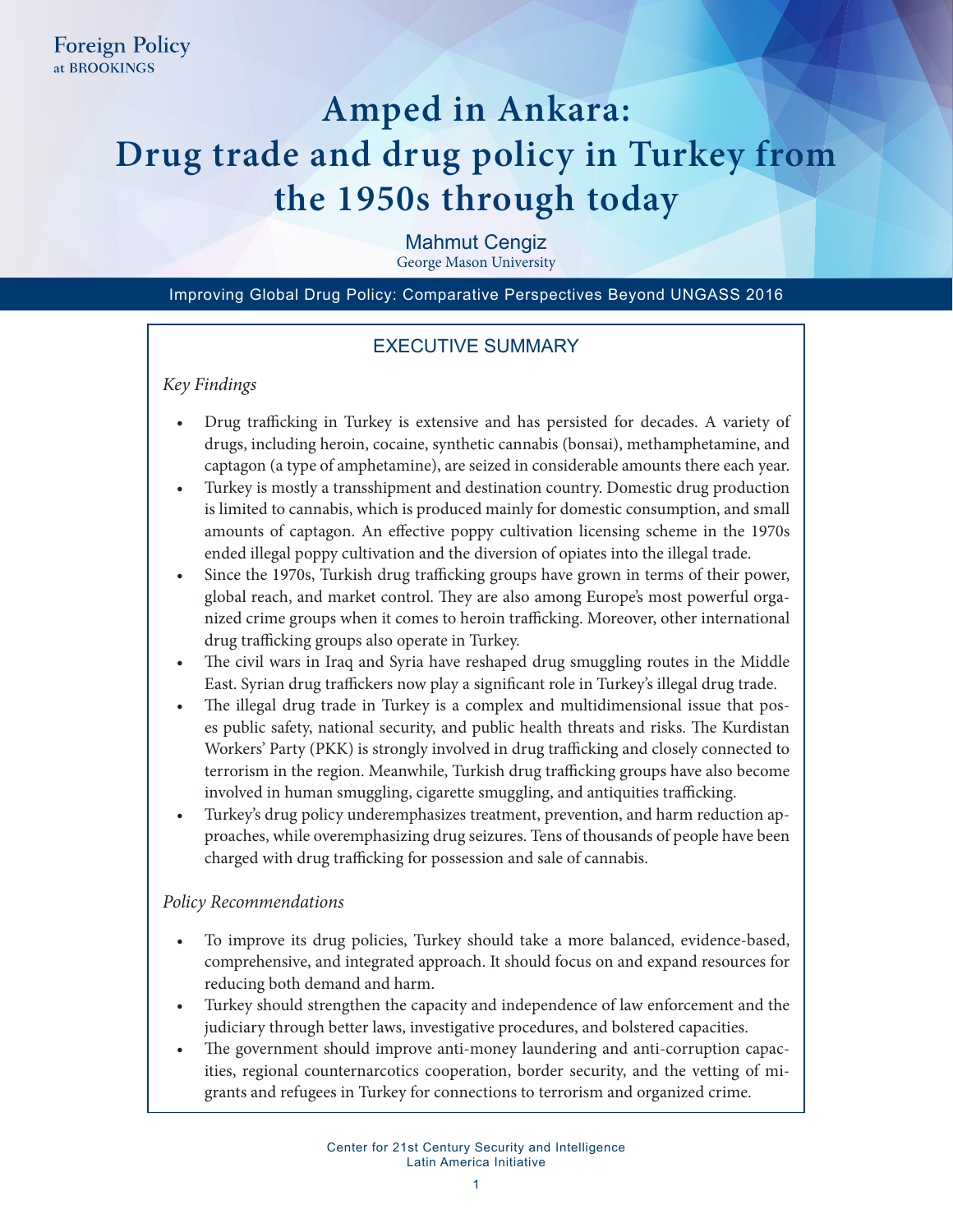## **Introduction**

For decades, Turkey has grappled with serious challenges related to the illicit trade and use of drugs. While drug cultivation has subsided since the 1970s, a variety of drugs are trafficked into and through Turkey each year. Although in recent years substantial amounts of illegal drugs have been seized, the number of drug traffickers and drug trafficking groups operating in Turkey appears to be increasing. Many of these drug trafficking networks have connections to Turkish drug trafficking groups that are operating in Europe. Sometimes they are part of these larger networks, and at other times they cooperate with them, for instance by helping to recruit operatives for their European operations. In fact, Turkish drug trafficking networks currently appear to dominate Europe's heroin market.<sup>1</sup> Foreign traffickers also operate in Turkey, and smugglers from a considerable number of countries have been arrested in Turkey in recent years. The illegal drug trade in Turkey thus has a distinctly transnational character.

This transnational character is hardly surprising, given the proximity of Turkey to key demand markets in Europe and the Middle East as well as its geographical location as a land bridge from supply countries, such as Afghanistan, to these markets. Turkey is thus a key vector of the smuggling route that carries Afghan heroin to the West through the Balkans. Moreover, Turkey's proximity to the conflicts in Iraq and Syria intensifies and shapes the drug trade in the country. Large amounts of Afghan heroin now flow into Turkey from Iraq and Syria, with drug traffickers having diversified their routes beyond Iran.

Beyond criminality and corruption, drug trafficking in Turkey is also a matter of national security. The drug trade has been a key source of terrorism financing in Turkey—the Kurdistan Workers' Party (PKK), for example, is partly funded through drug trafficking. And drug trafficking networks in Turkey have diversified into and facilitated other forms of smuggling and illicit economies in Turkey, including the smuggling of Syrians to Western countries.

Equally troubling, drug consumption is also on the rise in Turkey, with a corresponding increase in the number of addicts. The drugs most frequently consumed are cannabis and bonsai (a synthetic form of cannabis), but heroin use is also rising. Despite inadequate data, there is a widespread popular sense in Turkey, shared by Turkish law enforcement agencies, that drug use is reaching alarming levels. Turkish media feeds this sense of drug policy urgency, for example, by reporting that the entry-age into drug use is increasingly lower. According to estimates by Turkiye Uyusturucu ve Uyusturucu Bagimliligi Izleme Merkezi (the TUBIM**—**Turkish Monitoring Center for Drugs and Drug Addiction) in 2014, the number of high-risk users was 100,621.<sup>2</sup> However, the Turkish government has paid inadequate attention to drug use prevention and treatment, both of which are vastly underfunded and underdeveloped. Harm reduction policies and even basic research and analysis have been lacking. Overall, Turkish drug policies remain mostly ineffective in curbing and appropriately responding to drug use, preventing drug trafficking in Turkey, and mitigating the threats it poses.

## Drug trends: Production, trafficking, and use

Turkey primarily acts as a drug transit country.<sup>3</sup> Production of illicit drugs has declined substantially over several decades compared to the period before the 1970s.<sup>4</sup> Only small amounts of illicit drugs are produced in Turkey. Out of the almost 99,000 drug-related cases that the Turkish police reported in 2014, 82 percent were related to drug possession with the intent to use or to retail, 14 percent to the trafficking or the production of drugs, and 4 percent to the supervision of drugs.<sup>5</sup> Drug-production-related cases

<sup>1</sup> Mahmut Cengiz, *Turkish Organized Crime: From Local to Global* (Saarbrücken: VDM Publishing, 2011), 66.

<sup>2</sup> KOM Daire Baskanligi, *2014 Turkish Drug Report*, 17.

<sup>3</sup> U.S. Department of State, *2015 International Narcotics Control Strategy Report, Turkey* (Washington, DC: U.S. Department of State, 2015), 302. <http://www.state.gov/documents/organization/239560.pdf>. 4 Author's research on the drug trade and policies in Turkey. He

interviewed 27 law enforcement officials and eight scholars between June and August 2016. The theoretical framework in obtaining this data is based on a qualitative technique, which primarily focuses on openended and ethnographic topical interviews. Respondents are experts on drug trafficking and drug policies. The law enforcement officials interviewed previously worked in Turkish cities that border Syria, Iraq, and Iran.

<sup>5</sup> Department of Anti-Smuggling and Organized Crime, *2014 Turkish*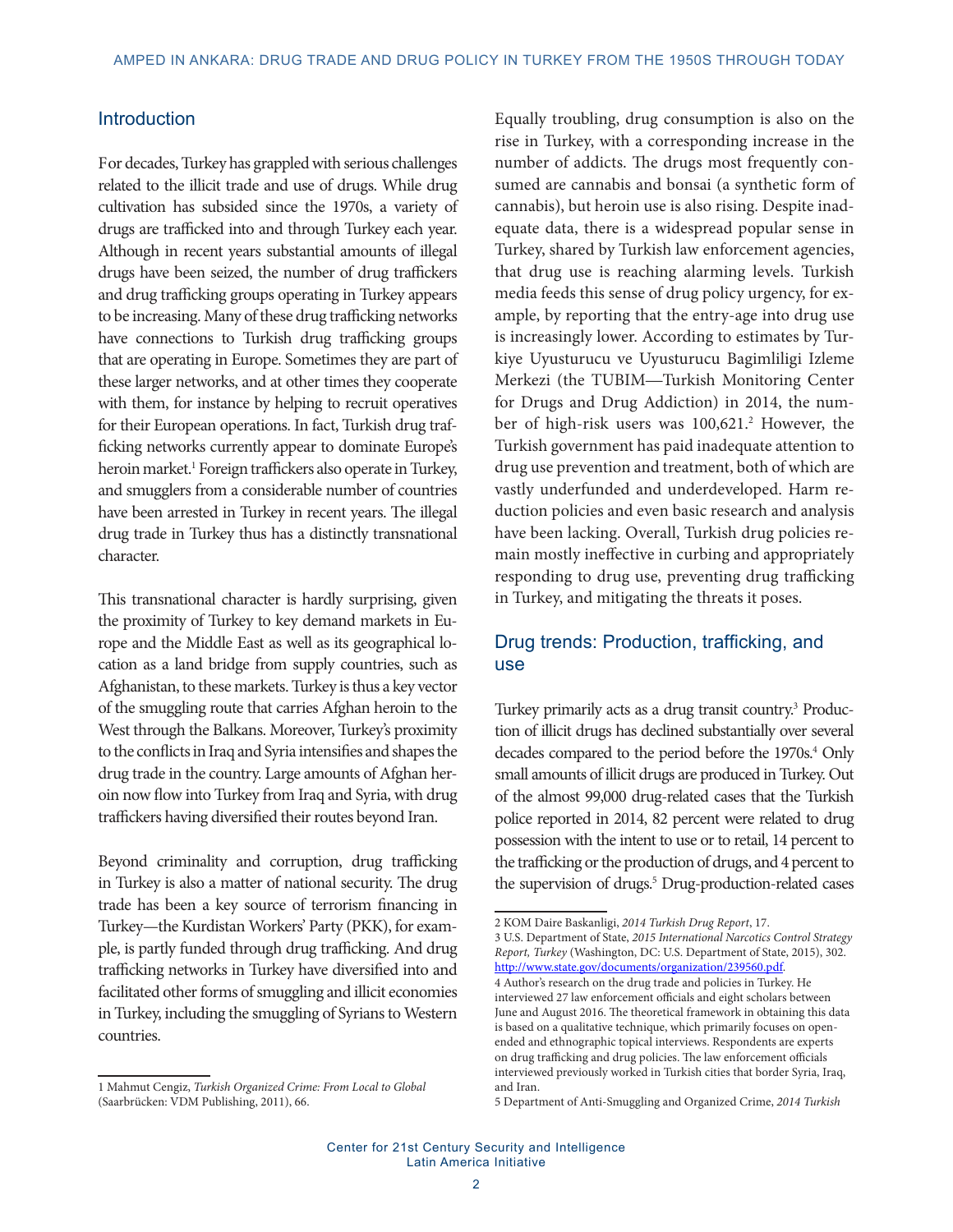constituted the smallest proportion of all drug cases, with almost 65 percent of these cases being cannabis-related.<sup>6</sup> It should be noted that this paper cites the 2014 Report of the Anti-Smuggling and Organized Crime Department (Kacakcilik ve Organize Suclarla Mucadele Daire Baskanligi [KOM]) because the 2015 report has not been released.

#### *Production*

Drug production in Turkey is mostly confined to cannabis cultivation for domestic use. While cannabis cultivation exists throughout the country, $7$  it is most prevalent in the southeastern regions, where the PKK focuses its cultivation,<sup>8</sup> further elaborated below in the section on the threats and harms posed by the drug trade and drug policies.<sup>9</sup> Until recently, cannabis cultivation was an offense punishable by one to seven years of imprisonment, but in 2014, the penalty was increased to four to 12 years.10 In addition to cannabis, small amounts of captagon (a type of amphetamine) are also produced in Turkey.<sup>11</sup>

Prior to the 1980s, significant illegal cultivation of poppy also existed in Turkey, which was effectively addressed through a licensing scheme, decribed below in the section on the evolution of Turkish drug policies.<sup>12</sup>

## *Trafficking*

Turkey acts as a key transshipment country for the international drug trade.13 Drug trafficking in and through Turkey dates back to before the 1960s.<sup>14</sup> During the 1970s, Iranian

drug traffickers started using Turkish routes to bring Afghan heroin into Western Europe. After gaining experience and developing their own smuggling skills through cooperation with Iranian drug traffickers, Turkish smugglers increasingly took over the so-called Balkans Route and became some of its most active players. Eventually, the growing volume of opiates smuggled from Afghanistan through Turkey gave rise to expanded opiate use in Turkey itself.<sup>15</sup>

Today, at least a third of Afghan heroin is trafficked along the Balkans Route through Turkey. The eastern and southeastern regions of Turkey are most frequently used as entry points for drugs into the country. Unsurprisingly, yearly heroin seizures in Turkey are highly correlated with levels of Afghan opium production.16

The reach and market share of Turkish drug trafficking groups, especially those involved in Europe's heroin market, appear to be increasing. Turkish law enforcement agencies assess that a substantial portion of the European heroin market is now run by Turkish organized crime groups, composed of Turkish immigrants to Europe.17 Many of these criminal networks were formed by the Turkish diaspora in the 1980s, while some date as far back as the 1960s.18 These criminal groups were uniquely positioned to connect Turkey and the Middle East to drug consumption markets in Europe. In the late 1990s, several Turkish criminal groups based in Europe severed their links to criminal groups based in Turkey and began to operate independently, often organized in loosely connected cells.<sup>19</sup>

Many have diversified their portfolios and connections to the global drug trade since. Turkish drug smuggling networks have grown to supply heroin not only to European countries such as Great Britain, Sweden, Germany, and the Netherlands, but also across the Atlantic Ocean to

*Drug Report* (Ankara: KOM Daire Baskanligi, 2014), 20.

<sup>6</sup> KOM Daire Baskanligi, *2014 Turkish Report of Anti-Smuggling and Organized Crime* (Ankara: KOM Daire Baskanligi, 2014), 8. 7 *Ibid.*, 10.

<sup>8</sup> Mahmut Cengiz, *Türkiye'de Organize Suç Gerçeği ve Terörün Finansmanı* (Ankara: Seçkin Yayınevi 2015), 174.

<sup>9</sup> Author's research on the drug trade and policies in Turkey, June and August 2016.

<sup>10</sup> Cevdet Erdol, "Uyuşturucu cezaları ne kadar oldu?," *Milat Gazetesi*, August 29, 2014, [http://www.milatgazetesi.com/uyusturucu-cezalari-ne](http://www.milatgazetesi.com/uyusturucu-cezalari-ne-kadar-oldu-makale-60613)[kadar-oldu-makale-60613](http://www.milatgazetesi.com/uyusturucu-cezalari-ne-kadar-oldu-makale-60613).

<sup>11 &</sup>quot;Kayseri'de film gibi captagon operasyonu," *Hurriyet*, August 14, 2013, [http://www.hurriyet.com.tr/kayseride-film-gibi-captagon](http://www.hurriyet.com.tr/kayseride-film-gibi-captagon-operasyonu-38488798)[operasyonu-38488798.](http://www.hurriyet.com.tr/kayseride-film-gibi-captagon-operasyonu-38488798)

<sup>12</sup> Kyle Evered, "Poppies Are Democracy: A Critical Geopolitics of Opium Eradication and Reintroduction In Turkey," *Geographical Review* 101, no. 3 (July 2011): 299-315.

<sup>13</sup> Vanda Felbab-Brown, *Shooting Up Counterinsurgency and the War on Drugs* (Washington DC: Brookings Institution Press, 2010), 2. 14 Philip Robins, *Middle East Drugs Bazaar* (New York: Oxford

University Press, 2016), 160.

<sup>15</sup> Cengiz, *Türkiye'de Organize Suç Gerçeği*, 136.

<sup>16</sup> Behsat Ekici and Adem Coban, "Afghan Heroin and Turkey:

Ramifications of an International Security Threat," *Turkish Studies* 15, no. 2 (June 2014): 341-64.

<sup>17</sup> Author's research on the drug trade and policies in Turkey, June and August 2016.

<sup>18</sup> Cengiz, *Turkish Organized Crime*, 50, 54-55.

<sup>19</sup> Author's research on the drug trade and policies in Turkey, June and August 2016.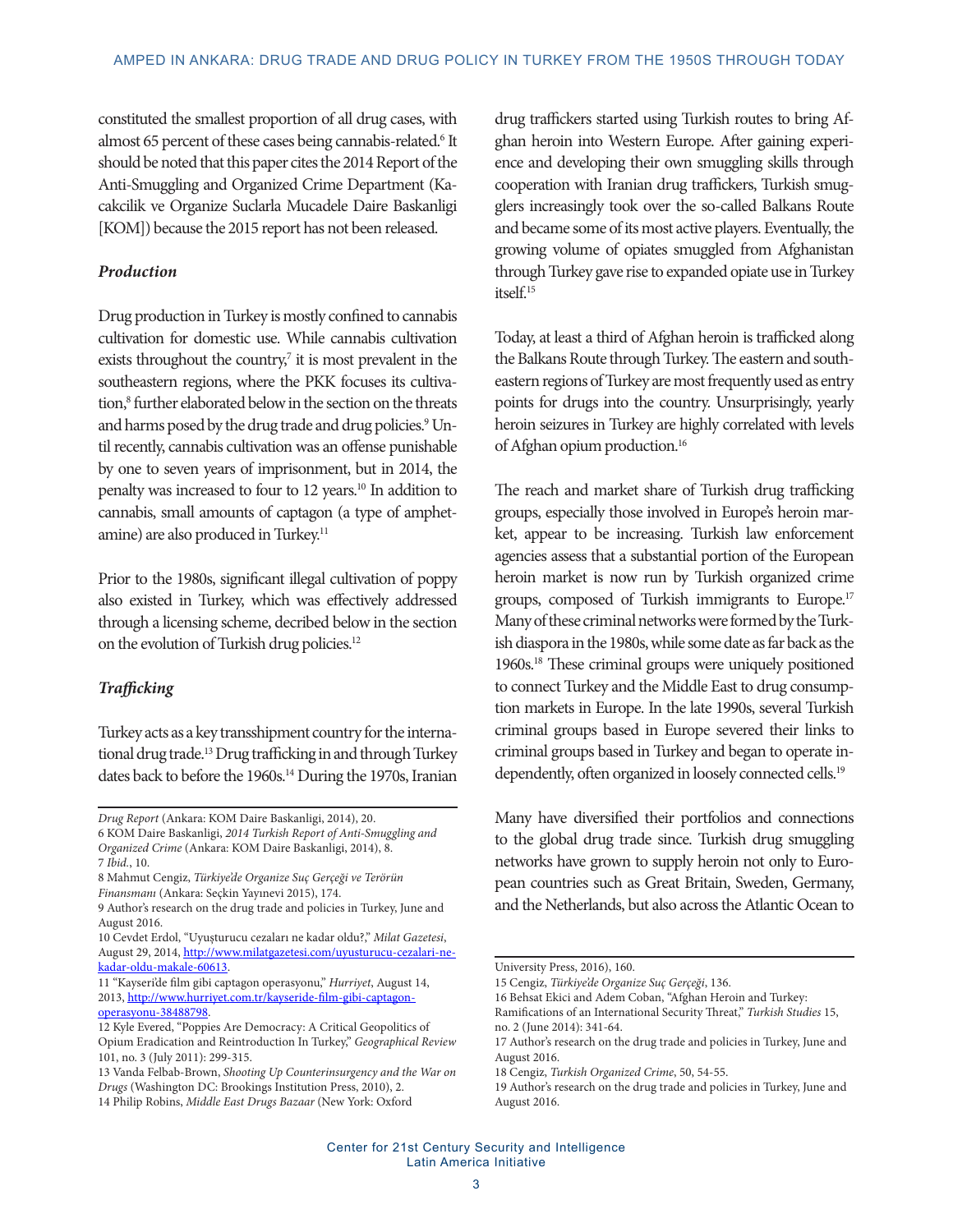Canada.20 In a criminal case recorded in the Netherlands in 2009, a Turkish drug trafficking group was identified as trading heroin and cocaine directly with South American groups.<sup>21</sup>

Conversely, many international drug traffickers now also operate in Turkey. In 2010, traffickers from 47 countries were arrested in Turkey.<sup>22</sup> For example, Iranian traffickers have been charged with delivering and distributing metamphetamines in Turkey,<sup>23</sup> while Nigerian traffickers have been arrested for marketing cocaine.<sup>24</sup>

Beyond Turkey's location along the Balkans Route, two additional factors explain the intensification and diversification of drug trafficking to and through Turkey. First, the growth of the Turkish economy and increasing levels of disposable income in the country since the 1990s have presented Turkish and international drug traffickers with opportunities to establish new markets for illegal drugs. Second, violent conflicts in Syria and Iraq over the past 15 years have reshaped drug smuggling routes in the Middle East.25 As both countries lost the ability to police their territories and borders, drug traffickers have come to use Iraq and Syria as alternative routes for smuggling heroin and other drugs, such as captagon.<sup>26</sup> This has resulted in a partial reduction of drug flows through Iran, and has further enhanced the comparative advantage and centrality of Turkey, which borders all three countries and has strong geographic and economic ties to European markets.<sup>27</sup>

In recent years, Turkish law enforcement agencies ramped up their efforts to arrest drug dealers and traffickers.28 Of the 60,000 individuals named as drug trafficking suspects by Turkish law enforcement agencies in 2014, 65 percent were low-level cannabis traders.29 Only a small number belonged to transnational drug trafficking organizations. Between 2008 and 2013, only 718 foreign drug smugglers and almost 164,000 Turkish smugglers and dealers were arrested in Turkey on cannabis smuggling charges.<sup>30</sup>

Beyond cannabis, heroin is, predictably, the most frequently seized illegal drug in Turkey. In addition to being smuggled onward to Europe and the Middle East, it is also used in Turkey. In 2014, Turkish law enforcement conducted 4,435 operations against heroin traffickers and seized almost 10 tons of heroin.<sup>31</sup> Despite intense law enforcement interdiction efforts, heroin continues to flow into and through Turkey in large volumes. Heroin traffickers have demonstrated great adaptivity, using alternative land routes as well as sea routes through the Black Sea. Turkish officials discovered at least 18 destinations for Afghan heroin exiting Turkey in 2014.<sup>32</sup>

While certainly not as prevalent as heroin trafficking, cocaine smuggling has also increased in Turkey in recent years, with about 400 kilograms of cocaine seized in 2014.<sup>33</sup> Originating in Ecuador, Brazil, Bolivia, and Colombia, and traversing through Southern and Western Africa, cocaine is smuggled into Turkey by couriers or containers via at least 26 different routes.<sup>34</sup> Nigerian traffickers are some of the key actors involved in cocaine smuggling into Turkey, 54 of whom were arrested in Turkey in 2014, according to Turkish law enforcement statistics.<sup>35</sup>

<sup>20</sup> KOM Daire Baskanligi, *2014 Turkish Report of Anti-Smuggling and Organized Crime*, 3 and 5.

<sup>21</sup> Cengiz, *Turkish Organized Crime*, 67.

<sup>22</sup> KOM Daire Baskanligi, *2010 Turkish Report of Anti-Smuggling and Organized Crime* (Ankara: KOM Daire Baskanligi, 2010), 40-42. 23 Behsat Ekici and Salim Ozbay, "Iranian Methamphetamine and Turkey: An Emerging Transnational Threat," *Trends in Organized Crime*  16, no. 3 (September 2013): 286-305.

<sup>24</sup> KOM Daire Baskanligi, *2010 Turkish Report of Anti-Smuggling and Organized Crime*, 41; Cengiz, Türkiye'de Organize Suç Gerçeği,145. 25 Cengiz, *Türkiye'de Organize Suç Gerçeği*, 106.

<sup>26</sup> For instance, with drugs having entered Turkey from Iraq, Turkish police seized 333 kilograms of heroin in 2012 and 266 kilograms of heroin 2013. See Cengiz, *Türkiye'de Organize Suç Gerçeği*, 106; KOM Daire Baskanligi, *2012 Turkish Report of Anti-Smuggling and Organized Crime* (Ankara: KOM Daire Baskanligi, 2012), 30; and KOM Daire Baskanligi, *2013 Turkish Report of Anti-Smuggling and Organized Crime* (Ankara: KOM Daire Baskanligi, 2013): 6.

<sup>27</sup> Author's research on the drug trade and policies in Turkey, June and August 2016.

<sup>28</sup> KOM Daire Baskanligi, *2014 Turkish Report of Anti-Smuggling and Organized Crime*, 28.

<sup>29</sup> KOM Daire Baskanligi, *2014 Turkish Report of Anti-Smuggling and Organized Crime*, 8 and 28.

<sup>30</sup> KOM Daire Baskanligi, *2013 Turkish Report of Anti-Smuggling and Organized Crime*, 11.

<sup>31</sup> KOM Daire Baskanligi, 2014 *Turkish Report of Anti-Smuggling and Organized Crime*, 4-5.

<sup>32</sup> Ekici and Coban, "Afghan Heroin and Turkey," 17-19.

<sup>33</sup> KOM Daire Baskanligi, *2014 Turkish Report of Anti-Smuggling and Organized Crime*, 12.

<sup>34</sup> *Ibid.*, 13. 35 *Ibid.*, 13.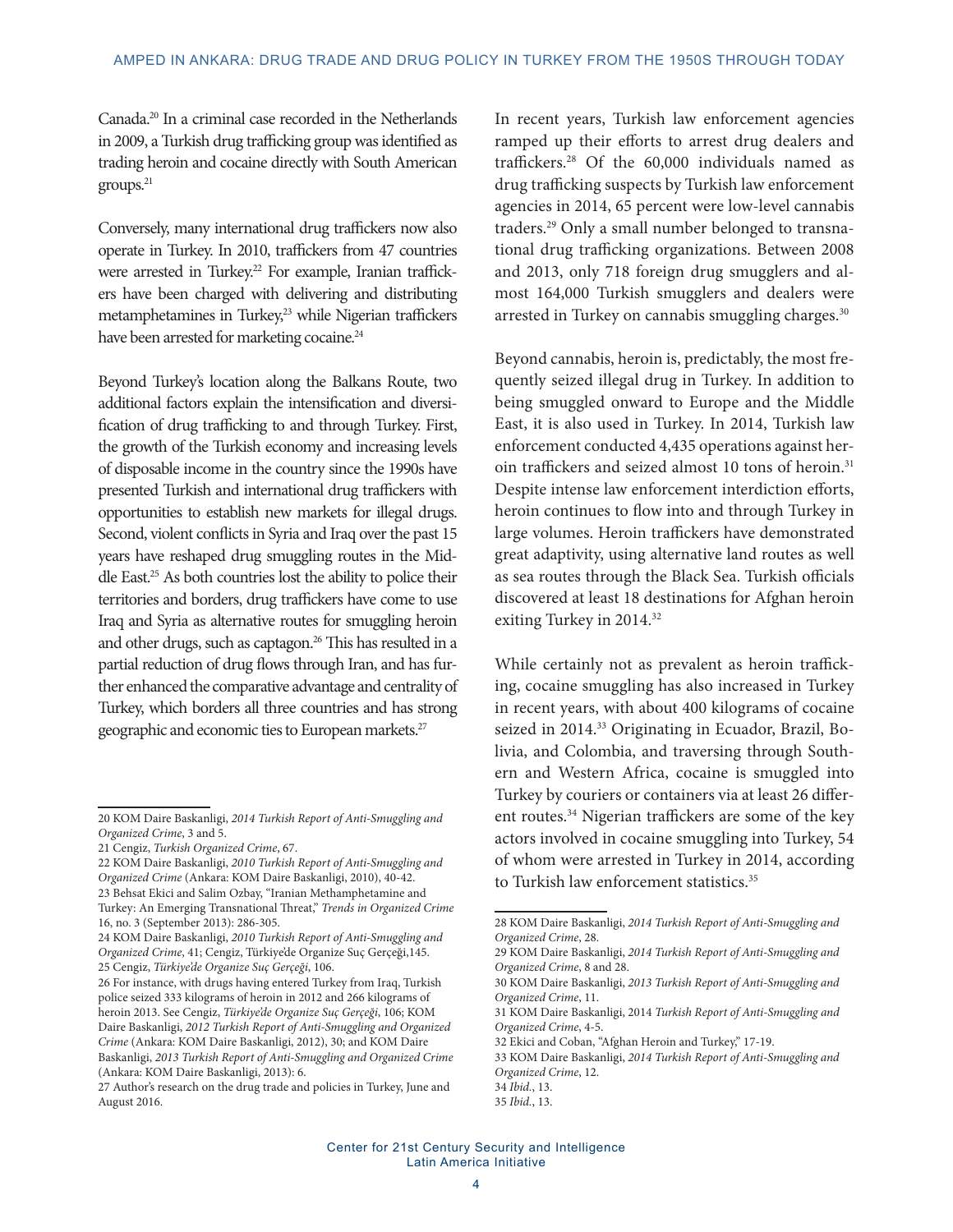Bonsai, ecstasy, methamphetamine, and captagon are also seized in Turkey. While a substantial amount of ecstasy seized in 2014 originated in Belgium and the Netherlands,<sup>36</sup> traffickers have also been smuggling it to Turkey through Syria, Armenia, and Iran.<sup>37</sup>

Methamphetamine shipments appear to be entering Turkey mostly from Iran, by way of planes or trucks. In 2014, 21 out of 24 arrested foreign methamphetamine traffickers were Iranian.<sup>38</sup> Increased meth seizures in recent years suggest not only increased methamphetamine smuggling into Turkey, but also greater use of the drug within Turkey itself.39

Bonsai, which is increasingly being used within Turkey, appears to be smuggled into Turkey by different trafficking networks than those involved in heroin and cocaine smuggling, mostly being supplied by Turkish drug traffickers connected to other such groups in the United States, Portugal, the United Kingdom, Hungary, and Spain.<sup>40</sup>

Captagon trafficking to Turkey has undergone a dramatic shift in recent decades. In the 1990s, Eastern European countries, particularly Bulgaria, supplied the drug to Turkey. However, illegal captagon manufacturing and smuggling relocated to Syria after the onset of the country's civil war in 2011.<sup>41</sup> In 2014, 73 percent of the captagon seizures made in Turkey took place in southern Turkish cities neighboring Syria. For example, the 4.2 million captagon pills that were seized in the Turkish city of Hatay in 2013 were manufactured in Syria and were destined for the Gulf states.<sup>42</sup> Some 80 percent of the captagon traffickers now operating in Turkey are believed to be Syrian.<sup>43</sup> But captagon laboratory busts and seizures of precursor materials in Turkey indicate that Turkish drug trafficking networks still have the capacity to manu-

43 *Ibid.*, 18.

facture captagon from within the country. In 2013, for example, Turkish police officers seized 500 kilograms of captagon precursor agents in a laboratory in Kayseri, a city in central Anatolia.44

#### *Use*

Like drug smuggling, drug use has also steadily risen in Turkey over the past two decades. According to 2011 estimates by TUBIM, lifetime drug users constituted 2.7 percent of Turkey's residents aged between 15 and 65 years old, which amounts to a total of almost 1 million drug users.<sup>45</sup> In 2013, the European School Survey Project on Alcohol and Other Drugs conducted a survey of drug use in Turkey by sampling 6,149 young people and found a lifetime use prevalence of 4 percent for cannabis, 2 percent for ecstasy, 2 percent for heroin, and 2 percent for cocaine.46

As the above statistics**—**as well as seizures and arrests**—**indicate, cannabis appears to be the most commonly consumed drug in Turkey.47 Turkish law enforcement officials believe that cannabis use is increasing and that the number of users of heroin and synthetic drugs, such as methamphetamine and bonsai, are also growing.<sup>48</sup> They consider cannabis to be a gateway drug to harder substances,<sup>49</sup> though many drug policy experts in the United States and Western Europe dispute such claims.<sup>50</sup>

48 "Mesele yalnızca narkotik değil," *Radikal*, July 16, 2013, [http://www.](http://www.radikal.com.tr/radikal2/mesele-yalnizca-narkotik-degil-1141889/) [radikal.com.tr/radikal2/mesele-yalnizca-narkotik-degil-1141889/](http://www.radikal.com.tr/radikal2/mesele-yalnizca-narkotik-degil-1141889/). 49 Author's research on the drug trade and policies in Turkey, June and August 2016. Also, this approach is confirmed by the findings of a focus group study with 15 heroin addicts conducted by the author in Gaziantep city, Turkey in April 2015.

50 Robert MacCoun and Peter Reuter, *Drug War Heresies: Learning* 

<sup>36</sup> *Ibid.*, 14.

<sup>37</sup> KOM Daire Baskanligi, *2013 Turkish Report of Anti-Smuggling and Organized Crime*, 8.

<sup>38</sup> KOM Daire Baskanligi, *2014 Turkish Report of Anti-Smuggling and Organized Crime*, 41.

<sup>39</sup> *Ibid.*, 19.

<sup>40</sup> *Ibid.*, 15. 41 *Ibid.*, 18.

<sup>42</sup> *Ibid.*, 18.

<sup>44 &</sup>quot;Kayseri'de Captagon Operasyonu," NTV, August 14, 2013, [http://](http://arsiv.ntv.com.tr/news/228857.asp) [arsiv.ntv.com.tr/news/228857.asp.](http://arsiv.ntv.com.tr/news/228857.asp)

<sup>45</sup> KOM Daire Baskanligi, *2012 Turkish Report of Anti-Smuggling and Organized Crime*, 30; Behsat Ekici, "International Drug Trafficking and National Security of Turkey," *Journal of Politics and Law* 7, no. 2 (May 2014): 113-126.

<sup>46 &</sup>quot;Turkey Country Overview," European Centre for Drugs and Drug Addiction (EMCDDA),<http://www.emcdda.europa.eu/countries/turkey>. 47 "There is no reliable information about the actual numbers of cannabis users in Turkey. The high number of people arrested in Turkey on charges of cannabis possession, dealing, and trafficking is one indicator of the apparently high prevalence of cannabis use. Between 2013 and 2014, the total number of people charged with cannabis dealing in Turkey was 79,000." See KOM Daire Baskanligi, *2014 Turkish Report of Anti-Smuggling and Organized Crime*, 9.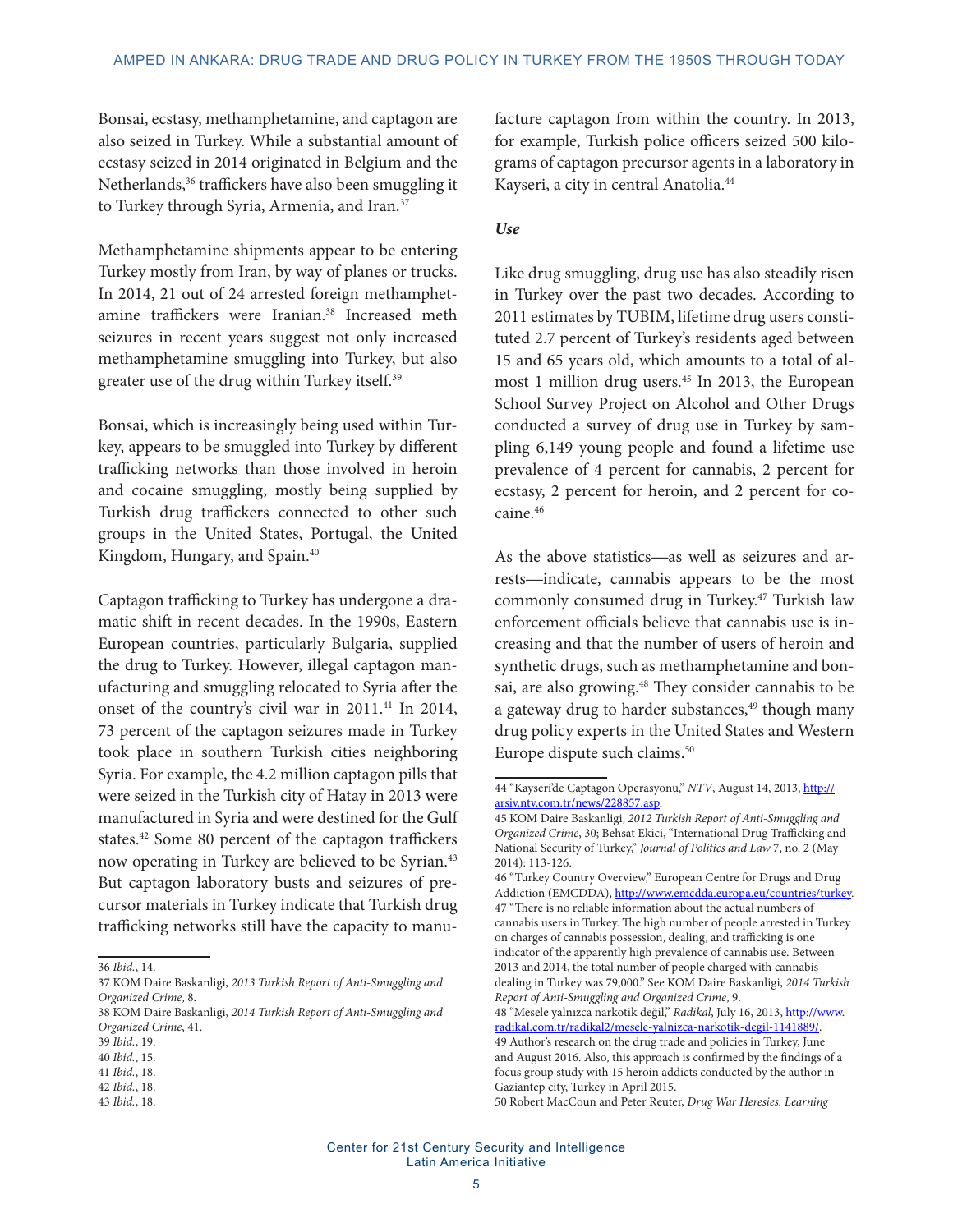However, existing data on Turkish drug use and trends is hardly adequate. Time series data in particular is lacking. Relying on inconsistent data occasionally provided by drug rehabilitation centers does not allow for dependable estimates on actual drug use. Many drug addicts in Turkey refrain from applying for treatment or to rehabilitation centers because they fear social stigma. Being known as a drug user may subject the individual to challenges in getting employment, being ostracized, or possibly law enforcement prosecution.<sup>51</sup>

Despite the insufficient data, there is a widespread belief among Turkish law enforcement officials that Turkey is experiencing a sharp increase in drug consumption. They attribute this rise to several causes: Turkey's geographic location along key drug smuggling routes, and thus the volume of drugs flowing into and through Turkey; the ease of cannabis cultivation; the growth in disposable income among the Turkish population, coinciding with persistent and deep-seated poverty in areas of cannabis cultivation; the lack of drug inspections at Turkish schools; media coverage of Turkish celebrities who are known drug users; and inadequate treatment and prevention approaches and capacities.52

Cheap access to illegal drugs is easy in Turkey, especially in metropolitan areas. This not only facilitates drug use generally, but is believed by Turkish law enforcement officials to effect a lower average age for first time drug use in Turkey.<sup>53</sup> A Turkish media report suggested that even some elementary school children are now beginning to use drugs, feeding a sense of a drug use crisis.<sup>54</sup>

As found in other parts of the world, drug use in Turkey is heavily concentrated within schools, particu-

*From Other Vices, Times, and Places* (New York: Cambridge University Press, 2001).

larly high schools, colleges, and universities. A lack of drug inspections at schools exacerbates drug availability among youth. School guidance counselors are unable to prevent drug dealing within schools or provide adequate assistance to student users. School principals and other school staff are reluctant to provide information on drug dealers to law enforcement authorities because they fear that dealers, who are believed to be operating within larger drug smuggling networks, will retaliate against them.55

For some drug users, media portrayals of drug use appear to be a factor to which they attribute to their own use. Some interviewed heroin addicts have explicitly stated that several popular youth-oriented TV shows that presented drugs as an alternative way of finding relief motivated them to experiment with drugs.56 Another significant factor in the prevalence of drug use among youth is the celebrity effect. In recent years, the Istanbul Police Department has arrested several celebrities on drug use charges,<sup>57</sup> including movie and pop music stars widely looked up to by Turkish youth.<sup>58</sup>

## Threats and harms generated by the drug trade in Turkey

Drug trafficking in Turkey generates multiple threats to the state and society. First, drug trafficking in Turkey is intertwined with other forms of criminality. Recent Turkish law enforcement investigations show that drug trafficking groups have applied their smuggling know-how to other illegal trades and diversified their criminal enterprise portfolios. Illegal activities with high profits but reduced risk of arrest and lesser penalties are particularly attractive areas for expansion.

Center for 21st Century Security and Intelligence Latin America Initiative

<sup>51</sup> Ekici, "International Drug Trafficking and National Security of Turkey," 118.

<sup>52</sup> Author's interview with law enforcement officials, Istanbul, Turkey, June and August 2016.

<sup>53</sup> Cengiz, *Türkiye'de Organize Suç Gerçeği*, 137.

<sup>54 &</sup>quot;2015 Uluslararası uyuşturucu kullanımı ve kaçakçılığı ile mücadele," *Milliyet*, June 27, 2016, http://www.milliyet.com.tr/2015-uluslararasiuyusturucu-pembenar-detay-genelsaglik-2079616.

<sup>55</sup> Cengiz, *Türkiye'de Organize Suç Gerçeği*, 137-139.

<sup>56</sup> Author's focus group study with addicts, Gaziantep City, Turkey, April 2, 2015.

<sup>57 &</sup>quot;One of them was Tarkan, the pop singer, who was detained with charges of possessing some amount of hashish in Istanbul." See Robins, *Middle East Drugs Bazaar*, 159.

<sup>58</sup> Author's research on the drug trade and policies in Turkey, June and August 2016.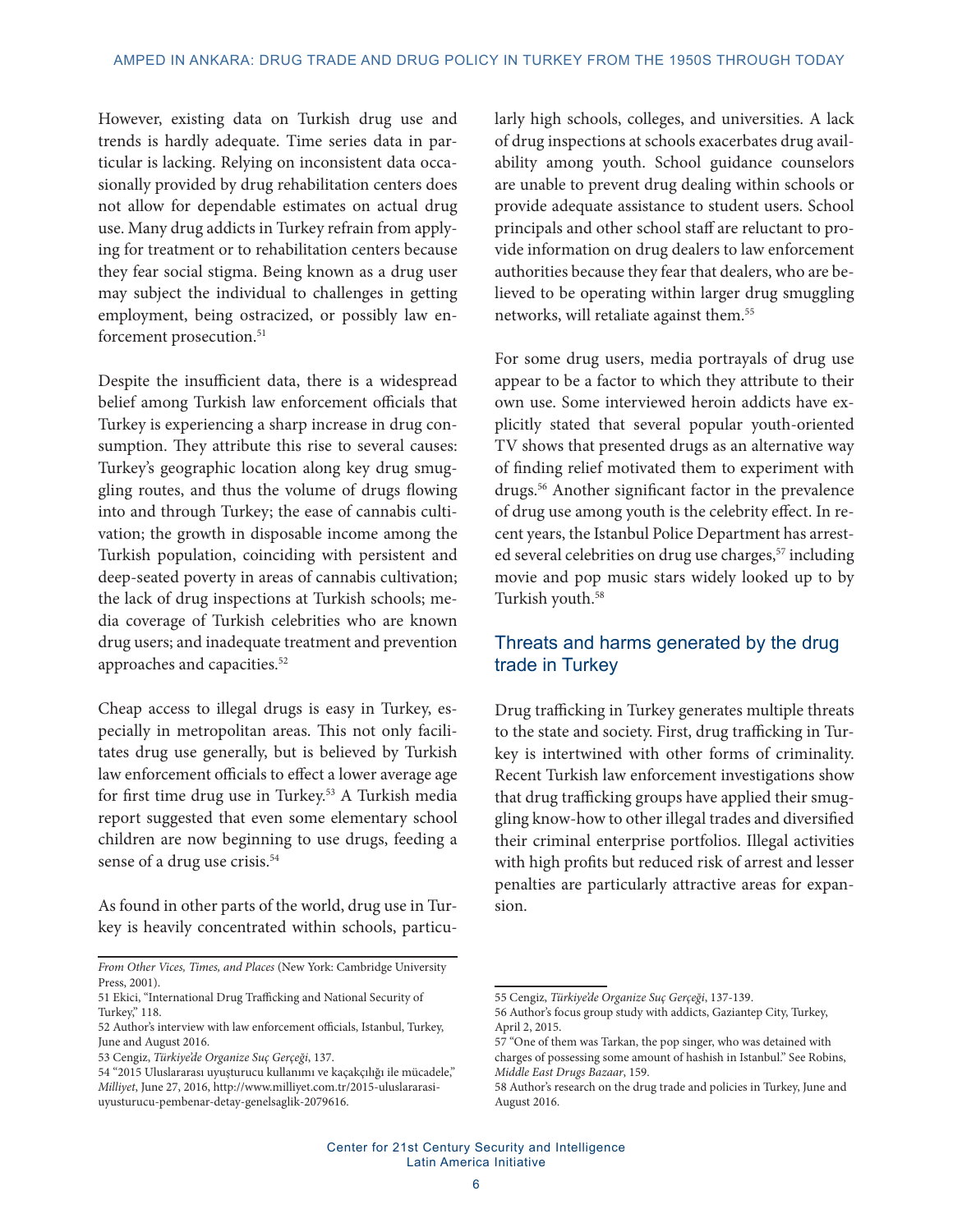For example, after a smaller opium harvest in Afghanistan in 2011, some Turkish heroin smugglers shifted to smuggling cigarettes. At the time, cigarette smuggling fetched even higher profits than opiate trafficking, while prison term penalties for cigarette smuggling were much lower than those for heroin smuggling. Massive Turkish police crackdowns on heroin trafficking networks in 2012, resulting in the arrests of thousands of traders and dealers and producing some of the world's largest heroin seizures at the time, also crucially motivated their decision to switch to less risky smuggling ventures.<sup>59</sup> Between 2010 and 2012, 122 suspects previously convicted of trading 50 grams or more of heroin were arrested for cigarette smuggling.<sup>60</sup>

Some Turkish drug smuggling and trafficking groups have also branched out into human smuggling. Along with other independent human smuggling networks that have emerged in Turkey in recent years, they transport East African, Central Asian, and Middle Eastern (particularly Syrian) migrants to Europe.<sup>61</sup> Turkish drug traffickers have also become involved in the Islamic State (ISIS) terrorist organization's trafficking of antiquities and oil. To traffic both, ISIS has used local Syrian smugglers with connections to Turkish counterparts, some of whom were previously convicted in Turkey of drug trafficking charges.<sup>62</sup>

Furthermore, drug trafficking has played a critical role in the internationalization of Turkish organized crime, as detailed above. It allowed Turkish criminal groups to build robust and diverse connections to European and other global counterparts. Turkish organized crime groups are now considered to be key interlocutors for global organized crime networks involved in human smuggling, sex trafficking, cigarette smuggling, and illegal antiquities dealing.<sup>63</sup> Thus, Turkish drug trafficking networks have adversely facilitated the development of additional forms of crime and illicit economies within Turkey.

Second, drug trafficking also poses a security threat to Turkey. The country has fought terrorist groups for several decades, some of which are still active today. These groups have been funded by various revenue streams, including human smuggling, extortion, and cigarette smuggling, but drug trafficking constitutes a large share of their income. In particular, the PKK is known to be widely involved in drug smuggling.<sup>64</sup> The PKK's involvement in drug trafficking dates back to the 1980s, when traffickers smuggling drugs from Iran through Turkey were required to pay a tax to the PKK, which controlled both sides of the Turkey-Iran border.65 Drug traffickers arrested in Turkey in 2012 stated that it was impossible to cross the border without paying the PKK. Only traffickers connected to the terrorist organization would be allowed to cross without a payment.<sup>66</sup>

In addition to receiving taxes from drug traffickers, the PKK controls cannabis fields in the southeast region of Turkey. In rural areas near the city of Diyarbakir, where the PKK presence is strong, cannabis cultivation mushroomed after a government truce with the PKK was signed in 1999. Even after the truce collapsed in 2004, cannabis cultivation did not subside. At least 80 villages around Diyarbakir now grow cannabis and derive their principal income from drug cultivation. In fact, cannabis cultivation has only flourished in the parts of southeastern Turkey where there is a strong PKK presence. As was the case with drug traffickers smuggling drugs into Turkey from abroad, the PKK demands that cannabis farmers pay a tax to the group, without which the farmers will not be allowed to cultivate the crop.<sup>67</sup>

<sup>59</sup> *Ibid.*

<sup>60</sup> Mahmut Cengiz, *Orta Dogu'da Kuresel Tehditler* (Ankara: Adalet Yayinevi, 2016): 96.

<sup>61</sup> Author's research on the drug trade and policies in Turkey, June and August 2016. Also see Cengiz, *Orta Dogu'da Kuresel Tehditler*, 97 and 114.

<sup>62</sup> Author's research on the drug trade and policies in Turkey, June and August 2016.

<sup>63</sup> Author's focus group study with heroin addicts, Gaziantep City, Turkey, April 2, 2015.

<sup>64</sup> KOM Daire Baskanligi, *2013 Turkish Report of Anti-Smuggling and Organized Crime*, 4; and Michele Steinberg, "PKK Terrorists Named Drug Kingpins; Narcos Move Against Narcoterrorism," Executive Intelligence Review 35, no. 30 (August 1, 2008): 48-52. 65 Cengiz, *Türkiye'de Organize Suç Gerçeği*, 173-174.

<sup>66</sup> KOM Daire Baskanligi, *2013 Turkish Report of Anti-Smuggling and Organized Crime*, 83.

<sup>67</sup> Author's research on the drug trade and policies in Turkey, June and August 2016.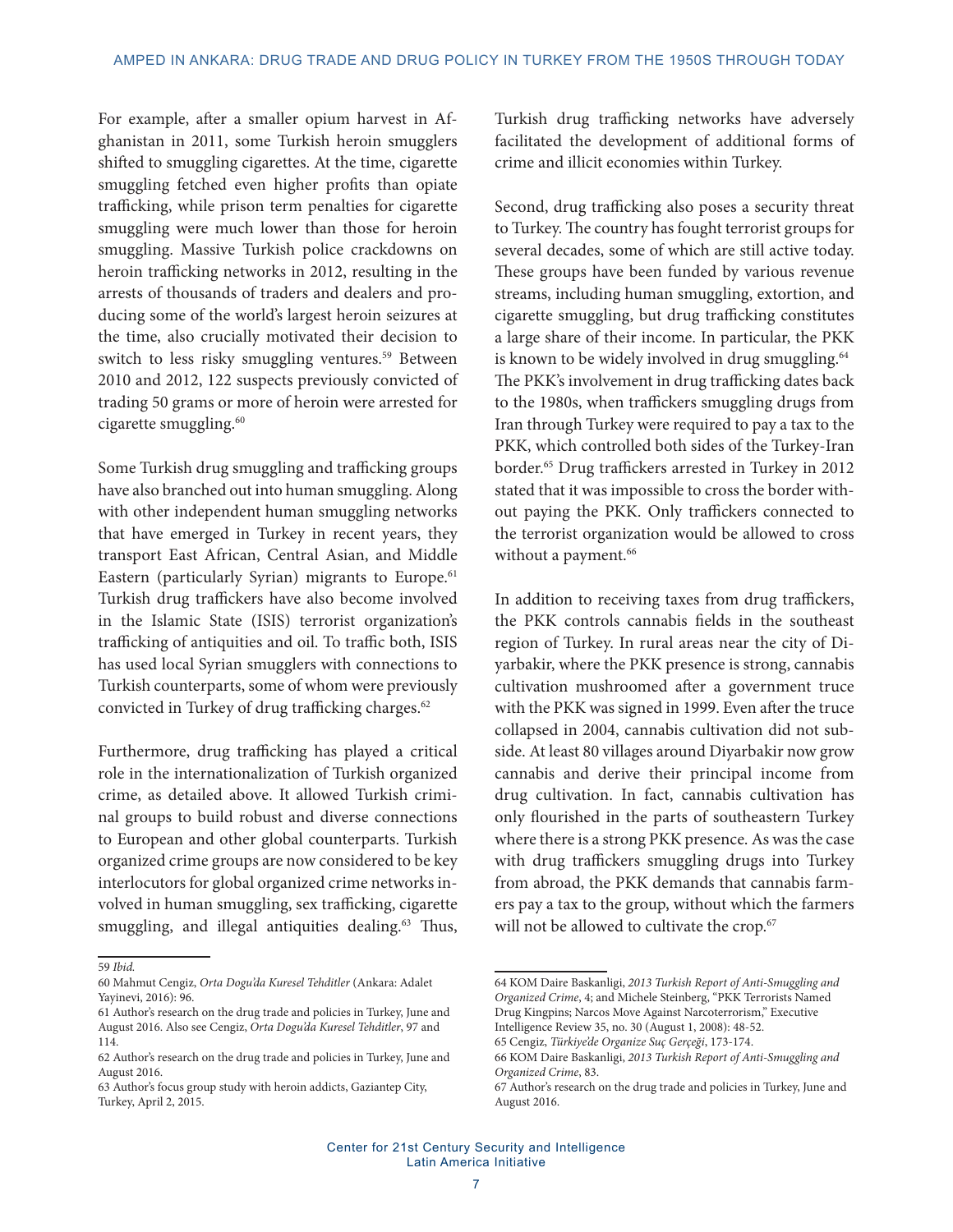The Turkish police have conducted a series of operations in recent years to suppress this cannabis cultivation. When the operations began in Diyarbakir city in 2011, farmers connected to the PKK strongly protested.68 The PKK encouraged farmers to cultivate more cannabis, and provided them with weapons to counter law enforcement raids.<sup>69</sup> Nonetheless, the police seized around 10 tons of cannabis that year, $70$  and another 13 tons in Diyarbakir in 2012.71 Seizures within the city peaked in 2013, when 61 tons of cannabis were confiscated by the police.72 Cannabis cultivation still persists within the area today.

Furthermore, Turkish law enforcement authorities believe that the PKK is increasingly playing a direct role in drug trafficking in Turkey and that the terrorist organization is active in the distribution of drugs in Europe.<sup>73</sup> Between 1984 and 2013, Turkish police have discovered 377 cases of PKK-related trafficking. In these cases, more than 1,200 traffickers were arrested, and multiple kinds of narcotics**—**including heroin, cannabis, opium gum, cocaine, and synthetic drugs—were seized.74

During the 1990s, the PKK is believed to have derived some \$300 million annually from the drug trade.<sup>75</sup> Many Turkish law enforcement and intelligence officials assess that the group's drug income has subsequently increased, particularly after 2001. Some believe that the PKK today obtains \$500 million a year from the cultivation and smuggling of cannabis alone.<sup>76</sup> Some drug policy experts, however, question those numbers, as that would suggest that the PKK obtains considerably more

money from the cannabis trade than the Taliban does from its participation in poppy cultivation and heroin trafficking in Afghanistan.<sup>77</sup> Thus, such a claim is highly suspect.

Third, drug use and addiction generates public health costs in the forms of drug-related deaths (DRD) and the spread of communicable diseases, such as HIV/AIDS. In 2013, the reported number of direct DRDs was 232, up from 162 in 2012.78 However, the actual number of DRDs is likely much higher, since hospitals rarely report DRDs, even in response to questionnaires. Also, official statistics do not reliably account for the number of traffic and workplace accident deaths that occur under the influence of drugs.79 The number of indirect DRDs was 295 in 2014, with accident and homicide deaths accounting for many of these indirect DRDs.<sup>80</sup>

Drug use has also been connected to a rise in suicide cases in Turkey, with cannabis and ecstasy the most frequently used drugs among those who committed suicide. However, those correlations do not reveal the direction of the causal relationship and can reflect many endogenous effects and spurious correlations. Turkish law enforcement officials, however, believe that ecstasy use makes people more vulnerable to suicidal tendencies.<sup>81</sup>

According to the 2014 Turkish Drug Report, out of 7,528 HIV cases reported between 1985 and 2013, 174 cases were linked to intravenous drug use, $82$  though these numbers may be an underestimate. Needle sharing among drug users is a key cause for the spread of HIV/AIDS. Drug use also facilitates the spread of the Hepatitis B (HBV) and Hepatitis C (HCV) viruses. In

<sup>68 &</sup>quot;Mesele yalnızca narkotik değil," *Radikal*, July 16, 2013, http://www. radikal.com.tr/radikal2/mesele-yalnizca-narkotik-degil-1141889/.

<sup>69</sup> Author's research on the drug trade and policies in Turkey, June and August 2016.

<sup>70</sup> KOM Daire Baskanligi, *2011 Turkish Report of Anti-Smuggling and Organized Crime*, 28.

<sup>71</sup> KOM Daire Baskanligi, *2012 Turkish Report of Anti-Smuggling and Organized Crime*, 34.

<sup>72</sup> KOM Daire Baskanligi, *2013 Turkish Report of Anti-Smuggling and Organized Crime*, 12.

<sup>73</sup> Cengiz, *Turkish Organized Crime*, 76-79; and KOM Daire Baskanligi, *2013 Turkish Report of Anti-Smuggling and Organized Crime*, 27.

<sup>74</sup> KOM Daire Baskanligi, *2013 Turkish Report of Anti-Smuggling and Organized Crime*, 27.

<sup>75</sup> Mark Galeotti, "Turkish Organized Crime: Where State, Crime, and Rebellion Conspire," *Transnational Organized Crime* 4, no. 1 (1998): 25-42.

<sup>76</sup> Cengiz, *Türkiye'de Organize Suç Gerçeği*, 174.

<sup>77</sup> The annual profits that the Taliban extracted from poppy cultivation in 2012 was \$100 million. See Michelle Nichols, "Taliban Raked \$400 million from diverse sources: U.N.," *Reuters*, January 2017, [http://www.reuters.com/article/us-afghanistan-un-taliban](http://www.reuters.com/article/us-afghanistan-un-taliban-idUSBRE88A13Y20120911)[idUSBRE88A13Y20120911;](http://www.reuters.com/article/us-afghanistan-un-taliban-idUSBRE88A13Y20120911) and Vanda Felbab-Brown, *Aspiration and Ambivalence: Strategies and Realities of Counterinsurgency and State* 

*Building in Afghanistan* (Washington, DC: Brookings Institution Press, 2013). 78 KOM Daire Baskanligi, *2014 Turkish Drug Report*, 70.

<sup>79</sup> Ekici, "International Drug Trafficking and National Security of Turkey," 108.

<sup>80</sup> KOM Daire Baskanligi, *2014 Turkish Drug Report*, 77.

<sup>81</sup> *Ibid.*, 86.

<sup>82</sup> *Ibid.*, 66.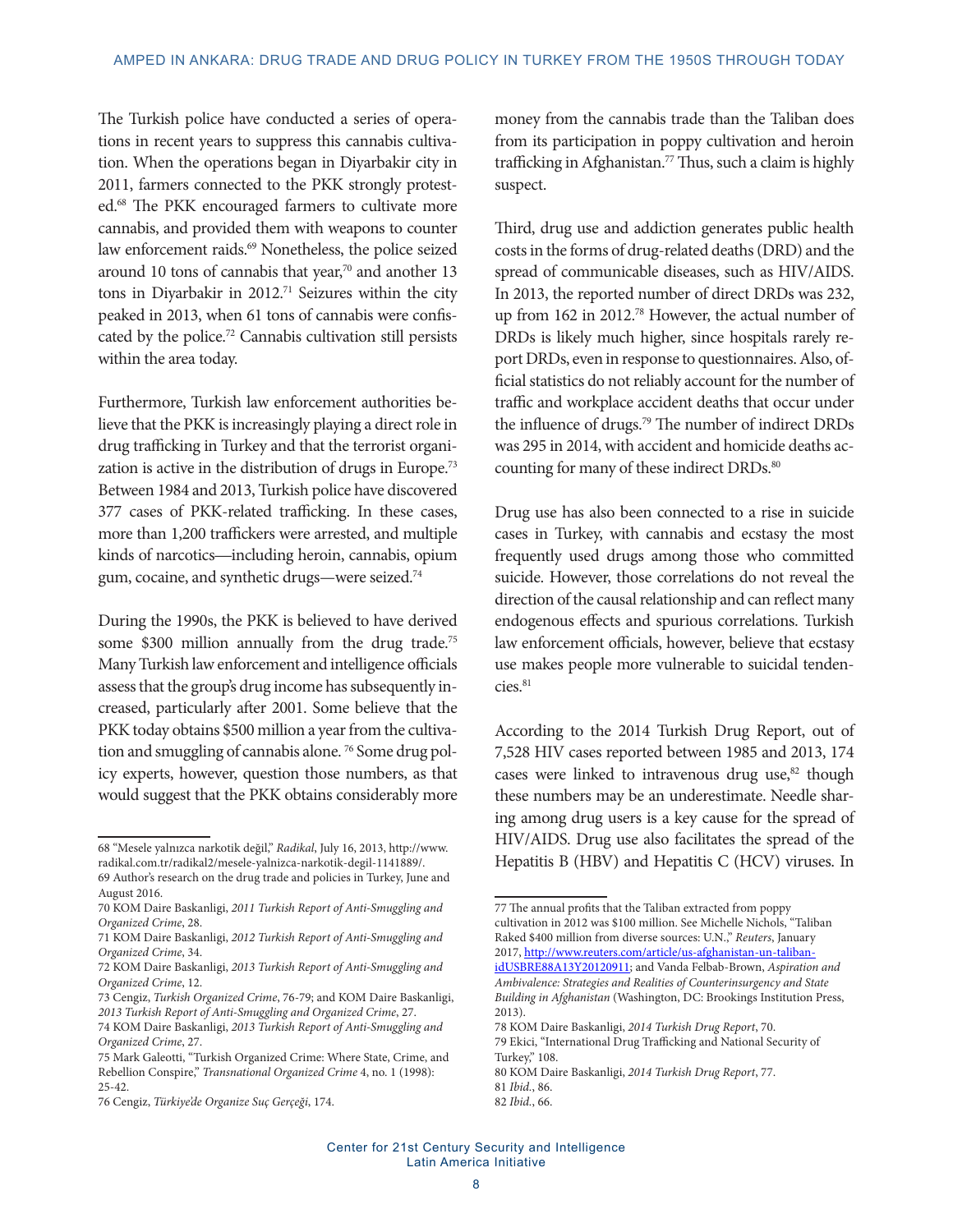Turkey, 20 HBV and 1,206 HCV cases were reported among drug users in 2013.<sup>83</sup>

Fourth, drug trafficking—as well as the smuggling of other contraband and people—also increases the amount of illicit money entering the Turkish economy. Behsat Ekici, a narcotics analyst who for many years worked for the Turkish National Police, estimated that the total retail value of drugs seized in Turkey in 2012 was approximately \$1.1 billion for heroin, \$1.2 billion for cannabis, \$44 million for cocaine, and \$110 million for amphetamine-type stimulants.<sup>84</sup> Given the significant increase in drugs seized in 2013, the retail value of the Turkish drug market in 2013 could be considerably higher. In 2014, Ekici estimated drug revenue in Turkey to amount to \$15 billion.<sup>85</sup>

Drug money affects the Turkish economy in multiple complex ways. Money that originates in the drug trade is often not taxed, representing revenue losses to the state.<sup>86</sup> Nonetheless, since drug money is laundered through the legal economy in Turkey, some drug revenues are ultimately taxed. Money laundering seems to take place predominantly through the retail and tourism sectors. Many Turkish drug traffickers operating in Europe transfer money to Turkey in cash and buy hotels and apartments in tourist areas, such as Antalya.<sup>87</sup>

As noted by Vanda Felbab-Brown, a scholar of illegal markets, a labor-intensive illicit economy often generates beneficial microeconomic effects for poor and marginalized populations, even as it can also produce detrimental macroeconomic effects.<sup>88</sup> That is indeed the case in Turkey. Drug smuggling brings microeconomic benefits, employment, and revenue to some of Turkey's least developed eastern and southeastern regions. For example, the unemployment rate in 2013 in cities located within the southeastern region was approximately twice the rate

of that in Istanbul city.<sup>89</sup> The drug trade not only provides employment opportunities that are otherwise lacking, it has also given rise to a new wealthy, if small, elite. Thus, in addition to providing (illegal) socio-economic opportunities to local people, it also exacerbates local inequality.90 Such complex economic effects of the drug trade are also evident in Iranian and Iraqi cities near the border with Turkey. For decades, these cities have served as key drug transshipment hubs. In additition to drugs, smuggling of various other commodities, including legal products such as tea and sugar, is also prevalent in these towns.<sup>91</sup> Like on the Turkish side, the smuggling economy provides employment for many people left out of the legal economy. Border smuggling, including of drugs, has significantly shaped the economic and social patterns among local residents.92 It should be noted that Turkish laissez-faire policies in border regions paved the way for a flourishing of trafficking and smuggling cases. Governments have not enforced prohibitive rules against the illicit economy as needed.<sup>93</sup>

Finally, public expenditures devoted to suppressing drug trafficking represent a significant budgetary burden. Between 2012 and 2013, Turkey's public expenses in combating drugs grew almost 50 percent to approximately \$250 million.<sup>94</sup> This includes resources for law enforcement agencies, courts, correctional facilities, treatment and hospital services, and resources (however meager) for research and analysis.<sup>95</sup>

## The evolution of drug policies in Turkey since the 1950s

Drug trafficking in Turkey has been a major problem for decades, but the country's efforts to fight the

<sup>83</sup> *Ibid.*, 67 and 68.

<sup>84</sup> Behsat Ekici, "African Transnational Threat to Turkey," *African Security Review* 22, no. 3 (July 2013a), 123-144.

<sup>85</sup> Ekici, "International Drug Trafficking and National Security of Turkey," 119.

<sup>86</sup> Ekici. International Drug Trafficking and National Security of Turkey," 119.

<sup>87</sup> Cengiz, *Türkiye'de Organize Suç Gerçeği*, 224.

<sup>88</sup> Felbab-Brown, *Shooting Up Counterinsurgency*, 6, 21, and 27.

<sup>89 &</sup>quot;Il Bazinda Temel Isgucu Gostergeleri," TUIK, [http://www.tuik.gov.](http://www.tuik.gov.tr/UstMenu.do?metod=temelist) [tr/UstMenu.do?metod=temelist](http://www.tuik.gov.tr/UstMenu.do?metod=temelist). According to this index, where the unemployment rate was 11.2 percent in Istanbul city in 2013, it was 18.7 percent in Diyarbakir city, 20.6 percent in Mardin, 23.4 percent in Batman, and 20.5 percent in Siirt city located in the southeastern region of Turkey.

<sup>90</sup> Ekici, "International Drug Trafficking and National Security of Turkey," 120.

<sup>91</sup> Robins, *Middle East Drugs Bazaar*, 161.

<sup>92</sup> Cengiz, *Türkiye'de Organize Suç Gerçeği*, 108.

<sup>93</sup> Author's research on the drug trade and policies in Turkey, June and August 2016.

<sup>94</sup> KOM Daire Baskanligi, *2014 Turkish Drug Report*, 35.

<sup>95</sup> *Ibid.*, 35.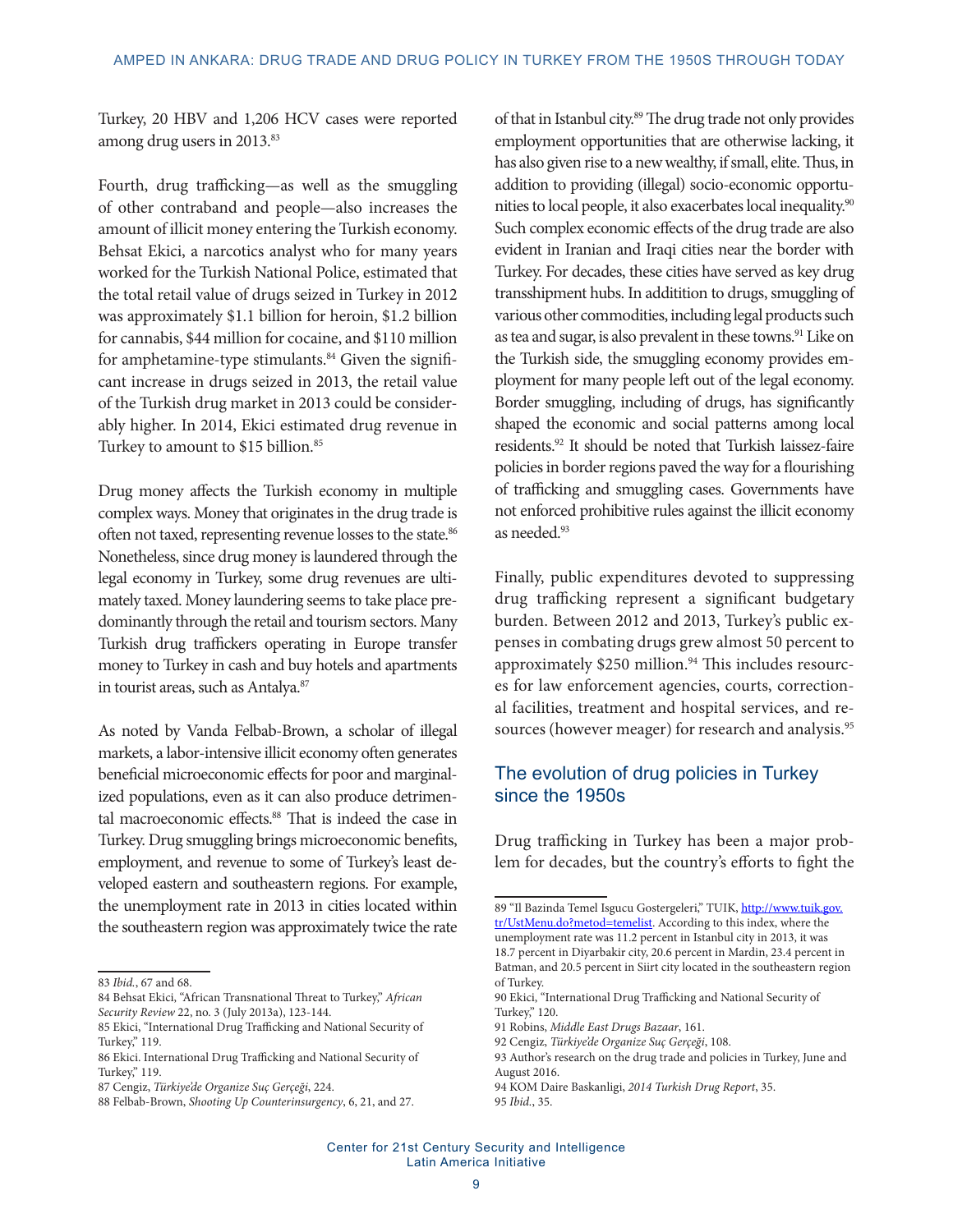drug trade have only been partially successful. In contrast to suppressing drug smuggling, the country has been far more effective in significantly reducing the production of illicit crops, specifically opium poppy. Still, Turkish drug policy overall is ineffective, sporadic, and not comprehensive.<sup>96</sup> Potential government responses include eradication, interdiction, laissez-faire, alternative livelihoods, partial or full licencing, demand reduction, decriminalization, and legalization.97 Thus far, Turkish governments mainly have adopted the policies of licensing of production, laissez-faire, demand reduction, and interdiction.<sup>98</sup>

As prefaced above, the cultivation of opium poppy has a long history in Turkey. The country began to legally export opium in the 1950s, and it rapidly became the country's primary export during that period. Turkey's status as a legal exporter was codified by the United Nations (U.N.) Single Convention on Narcotic Drugs in 1961.99 However, in the 1960s, the United States and several European countries, including Germany, France, Spain, and the Netherlands, put intense pressure on Turkey to end the illegal production taking place alongside production of legal opiates for export, and to prevent the diversion of opiates into the illegal drug trade. According to the U.S. Drug Enforcement Administration (DEA), 150 tons of opium were harvested annually in Turkey in the early 1970s, with between 35 and 50 tons diverted to the illegal drug trade.<sup>100</sup> Moreover, Turkey was considered a source country for opium destined for the United States.<sup>101</sup> Thus, under intense international pressure, in 1971 the Turkish government of Nihat Erim prohibited opium poppy cultivation. Immediately, however, the ban became highly contentious politically, and most political parties campaigned to end the ban, making the policy reversal their elections pledge. Indeed, in 1974, the new Prime Minister Bulent Ecevit revoked the ban

on opium cultivation immediately upon assuming office. Nonetheless, the international community, including the United States, remained opposed to the policy change.102 Indeed, Ecevit's repeal of the opium ban was cited as an additional factor contributing to the U.N. decision to impose an embargo on Turkey during the Cyprus crisis of 1974.103

However, far more important for the ultimate elimination of illegal poppy cultivation in Turkey was the adoption of a far more effective licensing scheme to ensure that the cultivated poppy would only supply the legal medical trade and not be diverted to the illegal one. The licensing scheme was embedded in a set of international political agreements among Turkey, the U.N., and other countries, including, crucially, the United States, which specifically guaranteed a medical market for Turkey's opiates. Under the so-called 80-20 rule, the United States promised to import for its medical purposes at least 80 percent of morphine-containing opiates from the two traditional supply countries, Turkey and India.<sup>104</sup>

The licensing scheme turned out to be highly successful and Turkey became a model for other countries of how to successfully implement such licensing approaches. Turkey's strong state presence and its effective territorial control were instrumental in achieving positive results and helped eliminate the illegal cultivation of poppy.105 Moreover, Turkey's adoption of the so-called poppy straw method to harvest the opium poppy significantly reduced the chance that the poppy could be diverted into heroin production, and contributed to the success in Turkey.<sup>106</sup>

[improvingsupplysidepoliciesfelbabbrown.pdf.](https://www.brookings.edu/~/media/research/files/reports/2014/05/07-improving-supply-side-policies-felbabbrown/improvingsupplysidepoliciesfelbabbrown.pdf) 106 David Mansfield, "An Analysis of Licit Opium Poppy Cultivation:

<sup>96</sup> Author's research on the drug trade and policies in Turkey, June and August 2016.

<sup>97</sup> Felbab-Brown, *Shooting Up Counterinsurgency*, 23.

<sup>98</sup> Author's research on the drug trade and policies in Turkey, June and August 2016.

<sup>99</sup> Ryan Gingeras, *Heroin, Organized Crime, and the Making of Modern Turkey* (New York: Oxford University Press, 2014), 134.

<sup>100</sup> Ugur Mumcu, *Papa-Mafya-Agca* (İstanbul: Ugur Mumcu Vakfi Yayinlari, 1994).

<sup>101</sup> James Windle, "A very gradual suppression: A history of Turkish opium controls, 1933–1974," *European Journal of Criminology* 11, no. 2 (April 2014): 201.

<sup>102</sup> Gingeras, *Heroin, Organized Crime, and the Making of Modern Turkey*, 201-202.

<sup>103</sup> Cengiz, *Türkiye'de Organize Suç Gerçeği*, 44.

<sup>104</sup> U.S. General Audit Office, "Drug Control: US Heroin Control Efforts in Southwest Asia and the Former Soviet Union. Briefing Report to the Chairman," *Briefing Report to the Chairman*, U.S. Senate. GAO/ NSIAD-97-148BR. (Washington, DC: U.S. Government Printing Office, 1997), 45, [http://www.gao.gov/archive/1997/ns97148b.pdf.](http://www.gao.gov/archive/1997/ns97148b.pdf) 105 Vanda Felbab-Brown, "Improving Supply Side Policies:

Smarter Eradication, Interdiction, and Alternative Livelihoods and the Possibility of Licensing," *LSE Drug Reform Series*, May 2014. [https://www.brookings.edu/~/media/research/files/](https://www.brookings.edu/~/media/research/files/reports/2014/05/07-improving-supply-side-policies-felbabbrown/improvingsupplysidepoliciesfelbabbrown.pdf) [reports/2014/05/07-improving-supply-side-policies-felbabbrown/](https://www.brookings.edu/~/media/research/files/reports/2014/05/07-improving-supply-side-policies-felbabbrown/improvingsupplysidepoliciesfelbabbrown.pdf)

India and Turkey," accessed November 17, 2016, 7, [http://www.](http://www.davidmansfield.org/policy_advice.php) [davidmansfield.org/policy\\_advice.php.](http://www.davidmansfield.org/policy_advice.php)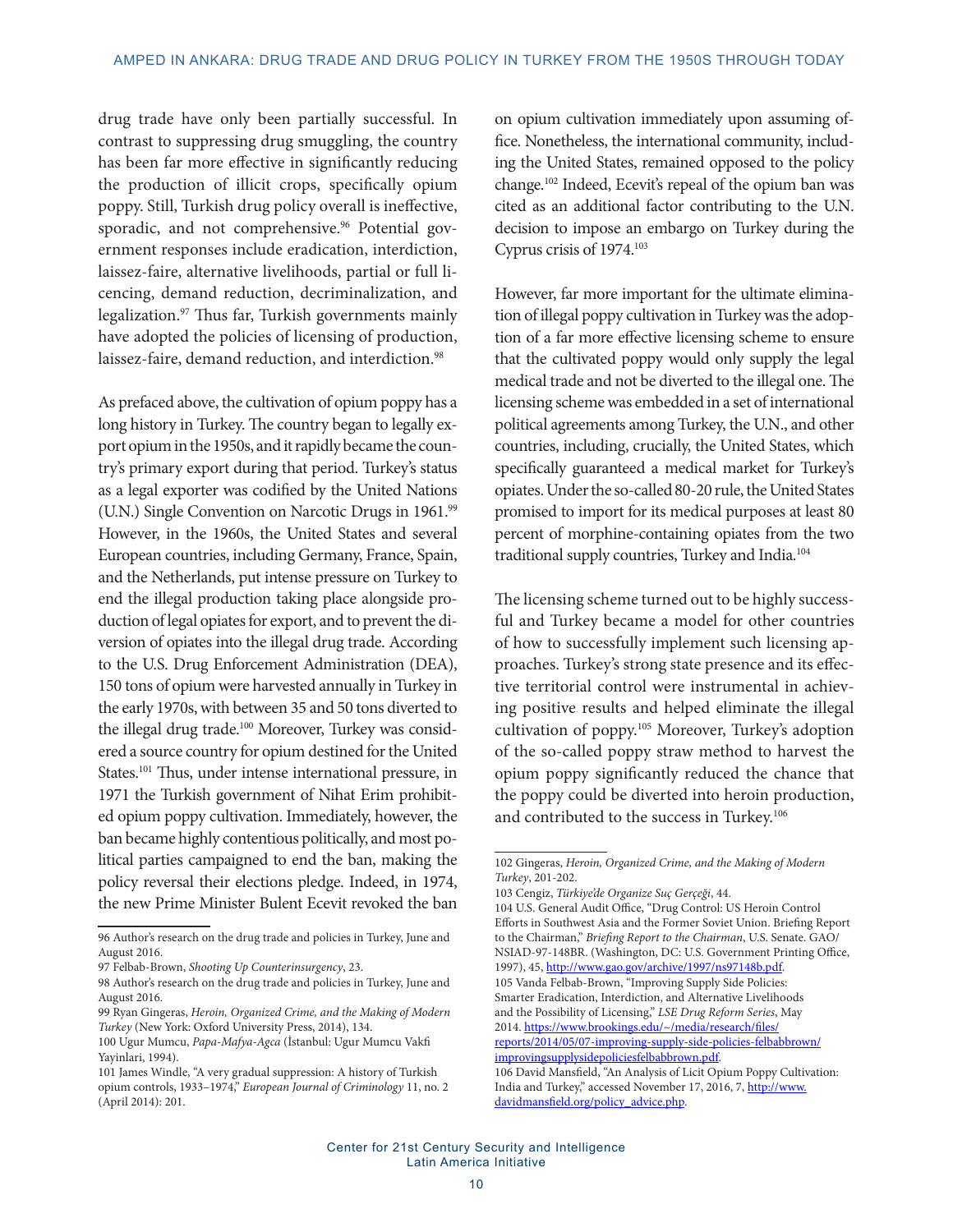Thus, still today, both the United States and the International Narcotics Control Board characterize Turkey as a producer of poppy for the licit market with no visible diversion to the illicit market. Turkey's effectiveness in suppressing domestic opiate production is further demonstrated by the fact that in 2014 Turkish law enforcement discovered only one primitive heroin lab in the country, located in its southeast region.<sup>107</sup>

Even after the licensing scheme successfully ended illegal poppy cultivation, Turkey remained a major drug transshipment and processing country for opiates, including heroin. Heroin laboratories, such as in the Van province, continued to be detected in the late 1970s. At that time, large amounts of opiates and heroin continued to be trafficked through Turkey from Iran and Afghanistan. Precursor agents, such as acetic anhydrate, were smuggled into Turkey from Europe.108

Persistent political instability throughout the 1980s and 1990s, characterized by military coups and rampant corruption, also affected Turkish drug policies. Weak Turkish governments during this time turned out to be unable and unmotivated to combat drug trafficking. Although during the 1980s and 1990s some politicians and bureaucrats were arrested for their purported links to drug trafficking, the political instability created an overall favorable context for drug trafficking, with a signigicant number of important government officials likely involved in the drug trade.<sup>109</sup> The notorious Turkish drug trafficker and illegal arms dealer, Behçet Cantürk, for example, commented in the 1980s that "large amounts of drugs cannot be trafficked into Turkey without the protection of the government."110

The political turmoil, weak governance capacity, and top-level corruption continued into the 1990s, with ineffective drug policies also persisting. In 1996, the so-called Susurluk Scandal, a car accident involving a

top police official, publicly confirmed the dark relations between the state and drug trafficking groups.<sup>111</sup> In the trunk of the crashed car belonging to a tribal leader, there were illegal drugs and weapons.<sup>112</sup> However, in the 2000s, the fight against drug trafficking gained momentum in the context of greater political stability and newly effective political leadership. The new government of Recep Tayyip Erdoğan not only significantly strengthened government and law enforcement capacities, but also sought to modernize anti-trafficking and anti-organized crime units in the process of joining the European Union. Turkey began to adopt more effective counternarcotics laws and Western-style counternarcotics models. Investments were made in the overall development and modernization of the Turkish police.<sup>113</sup>

These investments paid off. Police capacity grew robustly. Turkish law enforcement agencies began to seize large amounts of heroin and dismantle criminal organizations. But a significant disruption of this positive trajectory came as a result of two anti-corruption police investigations conducted in December 2013: First, on December 17, the sons of four Turkish cabinet ministers were indicted for taking bribes from an Iranian businessman who laundered Iranian money<sup>114</sup> during economic sanctions imposed by the United States, U.N., and EU on the grounds that Iran refused to suspend its uranium enrichment program.115 Second on, December 25, another prosecutor investigated a group of high level politicians and bureaucrats, including the son of President Erdoğan, with charges of tender rigging and taking bribes.<sup>116</sup>

<sup>107</sup> U.S. Department of State, *2015 International Narcotics Control Strategy Report*, 303.

<sup>108</sup> Cengiz, *Türkiye'de Organize Suç Gerçeği*, 45.

<sup>109</sup> *Ibid.*, 41-46. 110 *Ibid.*, 46.

<sup>111</sup> Gingeras, *Heroin, Organized Crime, and the Making of Modern Turkey*, 2.

<sup>112</sup> Mark Galeotti, "Turkish Organized Crime: Where State, Crime, and Rebellion Conspire," 25-42.

<sup>113</sup> Author's research on the drug trade and policies in Turkey, June and August 2016.

<sup>114</sup> Glen Johnson, "Turkey's politicians, gold dealer and the pop star," *The Telegraph*, December 29, 2013, [http://www.telegraph.co.uk/news/](http://www.telegraph.co.uk/news/worldnews/europe/turkey/10540423/Turkeys-politicians-gold-dealer-and-the-pop-star.html) [worldnews/europe/turkey/10540423/Turkeys-politicians-gold-dealer](http://www.telegraph.co.uk/news/worldnews/europe/turkey/10540423/Turkeys-politicians-gold-dealer-and-the-pop-star.html)[and-the-pop-star.html](http://www.telegraph.co.uk/news/worldnews/europe/turkey/10540423/Turkeys-politicians-gold-dealer-and-the-pop-star.html).

<sup>115</sup> United Nations Information Service, "Security Council Demands Iran Suspend Uranium Enrichment by 31 August, or Face Possible Economic, Diplomatic Sanctions," Press release, SC/8792, July 31, 2006, <https://www.un.org/press/en/2006/sc8792.doc.htm>.

<sup>116 &</sup>quot;İşte Bilal'in ifade çağrısı," *Cumhuriyet*, December 26, 2013, [http://](http://www.cumhuriyet.com.tr/haber/turkiye/22987/iste_Bilal_in_ifade_cagrisi_.html) [www.cumhuriyet.com.tr/haber/turkiye/22987/iste\\_Bilal\\_in\\_ifade\\_](http://www.cumhuriyet.com.tr/haber/turkiye/22987/iste_Bilal_in_ifade_cagrisi_.html) [cagrisi\\_.html.](http://www.cumhuriyet.com.tr/haber/turkiye/22987/iste_Bilal_in_ifade_cagrisi_.html)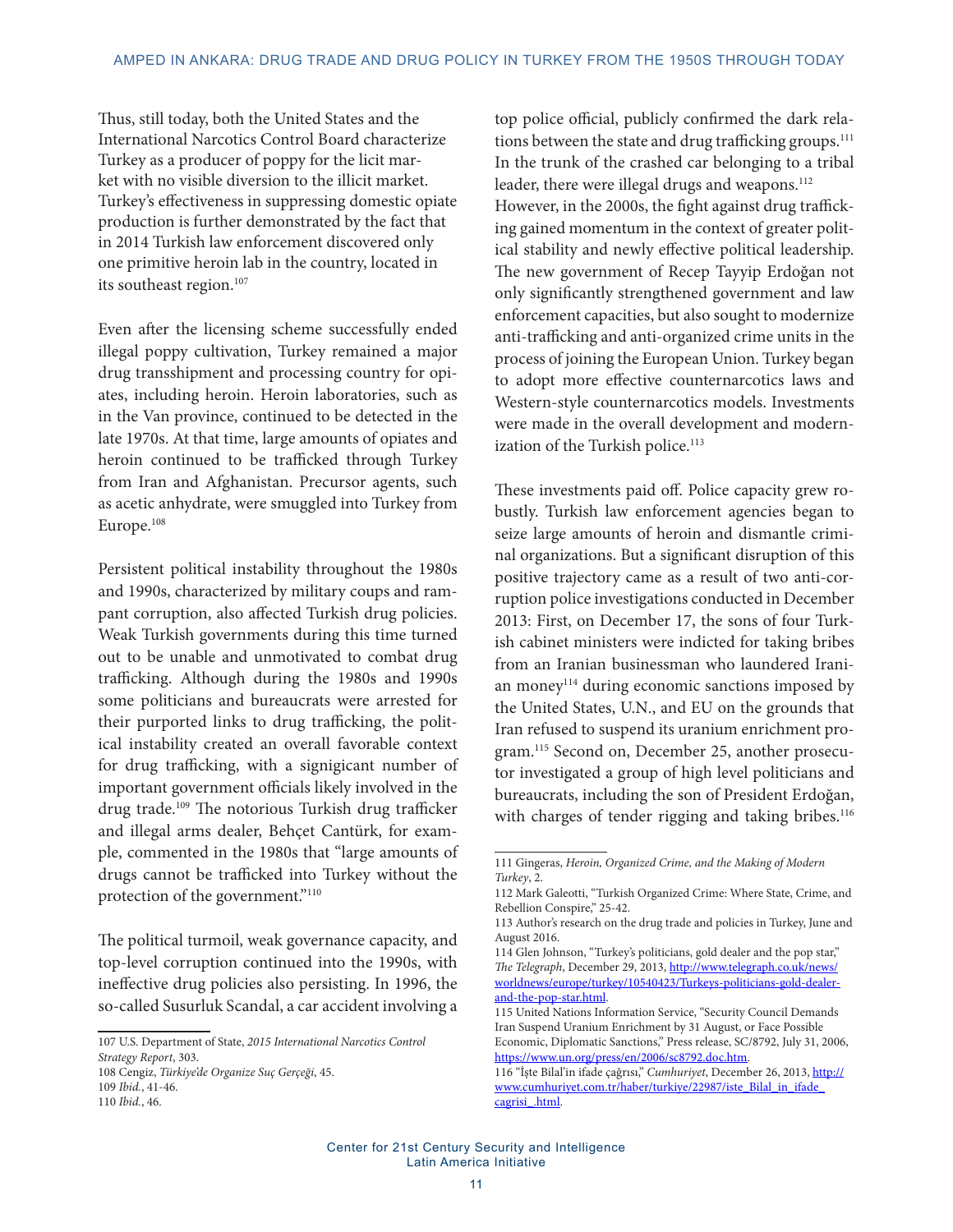The prosecutor indicted over 50 suspects, including the son of President Erdoğan. However, newly-assigned personnel after the December 17th operation did not obey the court decision and did not make arrests. Both cases suspiciously dropped.117 In what grew into a major graft scandal known as the December 17-25 Operations, Turkish police uncovered significant corruption among the very top levels of the Turkish government.<sup>118</sup> The uncovered evidence was robust and included surveillance footage and records, as well as wiretap transcripts.

The response of the Erdoğan government was to gut the police's investigative capacity and undermine police and judicial independence. The extensive and determined efforts to neuter rule-of-law capacity and independence lasted for months and eviscerated the capacity of Turkish law enforcement agencies to fight against terrorist financiers, contraband smugglers, and drug traffickers.<sup>119</sup> Even though enforcement operations in the graft scandal were undertaken only by the Istanbul Financial Crimes section, the government subsequently fired the entire staff of many other law enforcement agencies in Turkey, including the intelligence, anti-terrorism, and anti-corruption departments, as well as entire counternarcotics units throughout the country. Almost all of the personnel in these units were suspended, forced out of their jobs, or incarcerated with fabricated charges. The Erdoğan government also issued various restrictions on the investigative procedures of law enforcement and judicial authorities.<sup>120</sup>

Turkish law enforcement agencies have been profoundly traumatized and demoralized as a result of these purges. Institutional memory, experience, and many other capacities have been lost.<sup>121</sup> This capacity loss is profound and far-reaching. Even elemental law enforcement statistics reflect the decline in law enforcement capacities: For example, in 2014, seizures of cannabis declined by 49.5 percent compared to 2013, while opium seizures declined by 4.3 percent, cocaine by 12.2 percent, captagon by 94.5 percent, ecstasy by 53.6 percent, and acetic anhydride by 98.1 percent.122 The Turkish graft scandal is an example of how political corruption harms the capacity of a country to combat the drug trade.

## Drug policy in Turkey today

Formally, the Turkish National Police (TNP) Department of Fighting Against Drugs, the Gendarmes, and the Turkish Coast Guard are responsible for fighting against the supply side of drug trafficking. The Ministry of Health (MOH) is charged with managing the importation of substances for legitimate purposes, such as medical use. Along with other national actors, the MOH is also responsible for providing treatment to drug addicts and preventing drug use. Lastly, the Ministry of Finance is tasked with money laundering investigations.123 These bodies, and Turkey more broadly, face several obstacles to developing a more effective policy against drug trafficking.

First, Turkish drug policy centers on large seizures, but neglects to conduct basic research and analysis on which to base interdiction, including seizures, and drug policy more broadly. For example, no research and analysis has been carried out to systematically estimate the size of the Turkish drug market and the extent of drug demand in Turkey.

Second, Turkish drug policy concentrates on the supply side and mostly ignores demand, even though de-

<sup>117</sup> Author's research on the drug trade and policies in Turkey, June and August 2016.

<sup>118</sup> Tim Arango, "After an Indictment, Turks Give U.S. Prosecutor a Hero's Welcome," New York Times, March 26, 2016, [http://www.nytimes.](http://www.nytimes.com/2016/03/27/world/europe/turkey-preet-bharara-reza-zarrab-indictment.html?_r=0) [com/2016/03/27/world/europe/turkey-preet-bharara-reza-zarrab](http://www.nytimes.com/2016/03/27/world/europe/turkey-preet-bharara-reza-zarrab-indictment.html?_r=0)[indictment.html?\\_r=0.](http://www.nytimes.com/2016/03/27/world/europe/turkey-preet-bharara-reza-zarrab-indictment.html?_r=0)

<sup>119</sup> In May 2016, the Southern District Court of New York filed a similar indictment against suspects of the Turkish December 17th operation—Reza Zarrap and two accomplices—for engaging in hundreds of millions of dollars worth of transactions on behalf of the government of Iran and other Iranian entities, which were barred by U.S. sanctions, to launder the proceeds of those illegal transactions and defraud several financial institutions by concealing the true nature of these transactions. See U.S. Attorney's Office, "Manhattan U.S. Attorney Announces Arrest of Turkish National For Conspiring To Evade U.S. Sanctions Against Iran, Money Laundering, And Bank Fraud," March 21, 2016, [https://www.justice.gov/usao-sdny/pr/manhattan-us-attorney](https://www.justice.gov/usao-sdny/pr/manhattan-us-attorney-announces-arrest-turkish-national-conspiring-evade-us-sanctions)[announces-arrest-turkish-national-conspiring-evade-us-sanctions](https://www.justice.gov/usao-sdny/pr/manhattan-us-attorney-announces-arrest-turkish-national-conspiring-evade-us-sanctions). 120 Author's research on the drug trade and policies in Turkey, June and

August 2016. 121 *Ibid.*

<sup>122</sup> KOM Daire Baskanligi, *2014 Turkish Report of Anti-Smuggling and Organized Crime*, 28.

<sup>123</sup> U.S. Department of State, *2015 International Narcotics Control Strategy Report*, 302.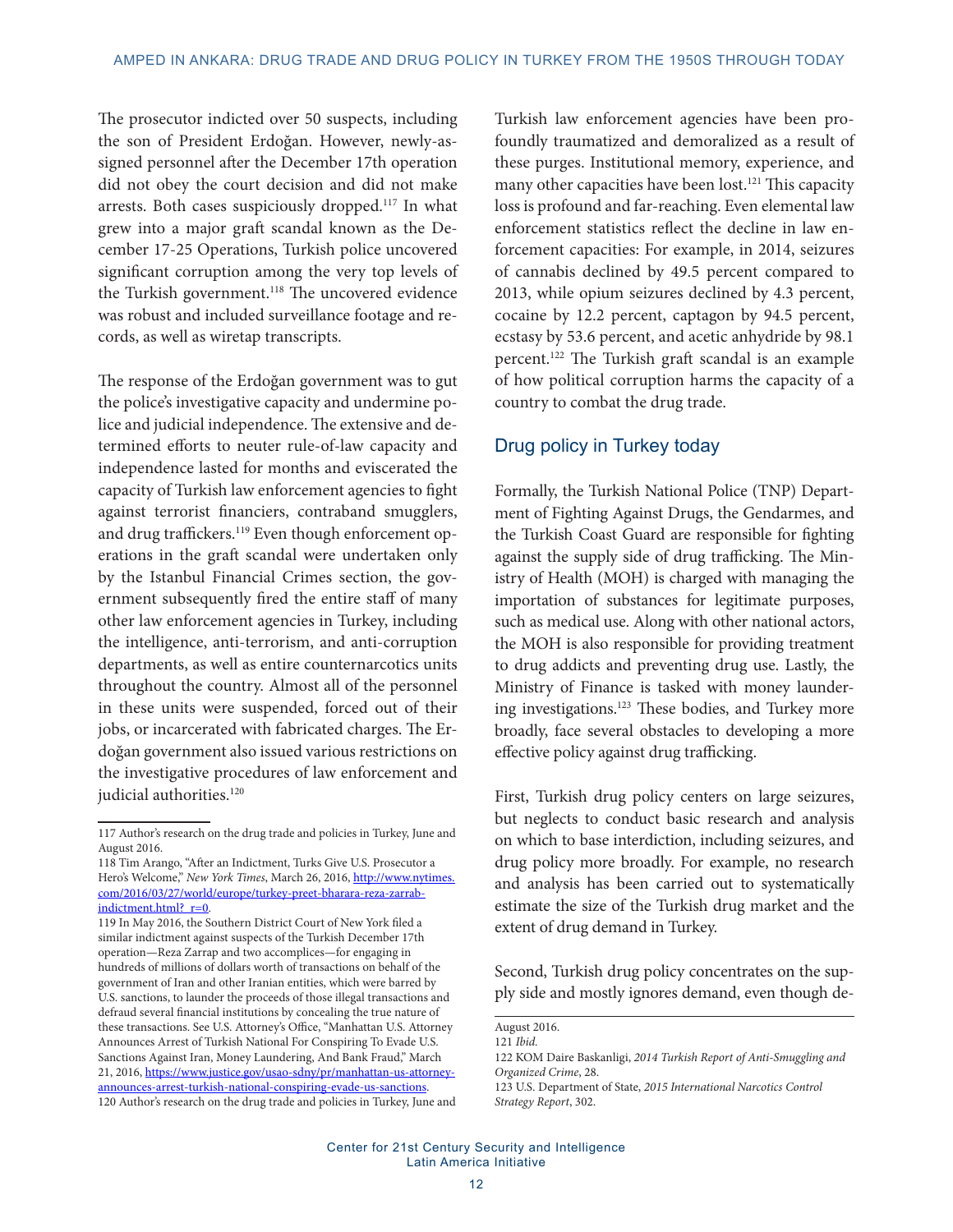mand-side policy interventions are crucial. For example, no credible estimates of the number of drug users and addicts in Turkey have been developed. One reason for the reluctance of the Turkish government to develop better estimates of the number of drug users is its fear that evidence of extensive drug use would be seen as an indication of its policy failure.<sup>124</sup>

Treatment of drug addiction thus remains insufficient and underprovided, with existing programs often ill-designed, even as greater numbers of addicts have sought out treatment.<sup>125</sup> In 2011, some 155,000 addicts applied for slots in the Alcohol and Substance Treatment Center (AMATEM) programs around the country, but only 2,117 were able to receive in-patient treatment.<sup>126</sup> The overwhelming majority of applications were rejected due to the lack of treatment facilities. Moreover, treatment centers are provided only in 15 of Turkey's 81 provinces, with waiting lists for their slots running for months and years. Nationwide, there are only 25 treatment centers, with only 35 beds for teenagers. The extent of provided treatment is thus vastly insufficient relative to the need and is below the norm in Western countries.<sup>127</sup> Furthermore, rehabilitation programs underperform and lack appropriate reintegration components. Relapse is very common. In 2013, 48.5 percent of drug users in treatment centers had previously received treatment.<sup>128</sup> Moreover, drug addicts receiving treatment in AMATEM centers have complained that the centers have been infiltrated by drug dealers.<sup>129</sup>

Only a limited number of non-governmental organizations and religious organizations have contributed efforts to deal with drug use. Their activities have centered mostly on organizing events and panels that aim to raise awareness about the harms of drug use. Furthermore, harm reduction policies, such as methadone maintance and provision of clean needles, are almost entirely lacking in Turkey.<sup>130</sup>

Third, Turkey struggles to track dirty money generated from drug-related crimes and confiscate criminal proceeds. Only a few money laundering investigations have been undertaken and completed. Law enforcement agencies tasked with tracking criminal proceeds and asset recovery—the Financial Crimes Investigation Board and the Proceeds of Crime Unit of the Anti-Smuggling and Organized Crime Department (Kacakcilik ve Organize Suclarla Mucadele Daire Baskanligi [KOM])—employ cumbersome procedures requiring a lot of time to complete investigations and generate evidence. The Turkish Criminal Procedures Law enables law enforcement to use wiretapping, surveillance, informants, and undercover agents in drug investigations. Substances seized as part of an investigation must be sent to labs for analysis and when a court convicts a suspect, the investigation into criminal proceeds begins, all requiring significant time. The limited number of investigators working at both institutions are incapable of dealing sufficiently with the approximately 80,000 drug cases that occur per year.131 Moreover, the lack of political will to curb the flows of illicit money into the Turkish economy hampers effectiveness.<sup>132</sup>

Fourth, the lack of Turkish policies to fight corruption is another obstacle to the development of more effective policies against organized crime, terrorism, and corruption, which are often intertwined, and according to Shelley, entangled in a three-body problem. Most countries tend to view this as a two-body problem, mostly ignoring corruption. However, it is clear that corruption is the enabler of crime and terrorism.133 Thus, Turkey's inadequate anti-corrup-

<sup>124</sup> Author's research on the drug trade and policies in Turkey, June and August 2016.

<sup>125</sup> Ekici, "International Drug Trafficking and National Security of Turkey," 118-119.

<sup>126</sup> Ali Unlu and Ugur Evcin, "Sosyo-Ekolojik Model Bakış Açısıyla Dünyada ve Türkiye'de Madde Kullanım Problemi ve Önlemler," *Uyuşturucu Gerçeği* (Ankara: Atılım Üniversityesi Yayınları, 2013), 20. 127 Ekici, "International Drug Trafficking and National Security of Turkey," 119.

<sup>128</sup> KOM Daire Baskanligi, *2014 Turkish Report of Anti-Smuggling and Organized Crime*, 18.

<sup>129</sup> Meltem Yilmaz, "Bağımlılık tedavisinde 'elektroşok' skandalı," *Cumhuriyet*, July 19, 2014, [http://www.cumhuriyet.com.tr/haber/](http://www.cumhuriyet.com.tr/haber/saglik/96489/Bagimlilik_tedavisinde__elektrosok__skandali.html) saglik/96489/Bagimlilik\_tedavisinde\_elektrosok\_skandali.html.

<sup>130</sup> Author's research on the drug trade and policies in Turkey, June and August 2016.

<sup>131</sup> Ekici, "International Drug Trafficking and National Security of Turkey," 121.

<sup>132</sup> Cengiz, *Türkiye'de Organize Suç Gerçeği*, 224.

<sup>133</sup> Louise Shelley, *Dirty Entanglements: Corruption, Crime, and* 

*Terrorism* (New York: Cambridge University Press, 2014), 331, 334.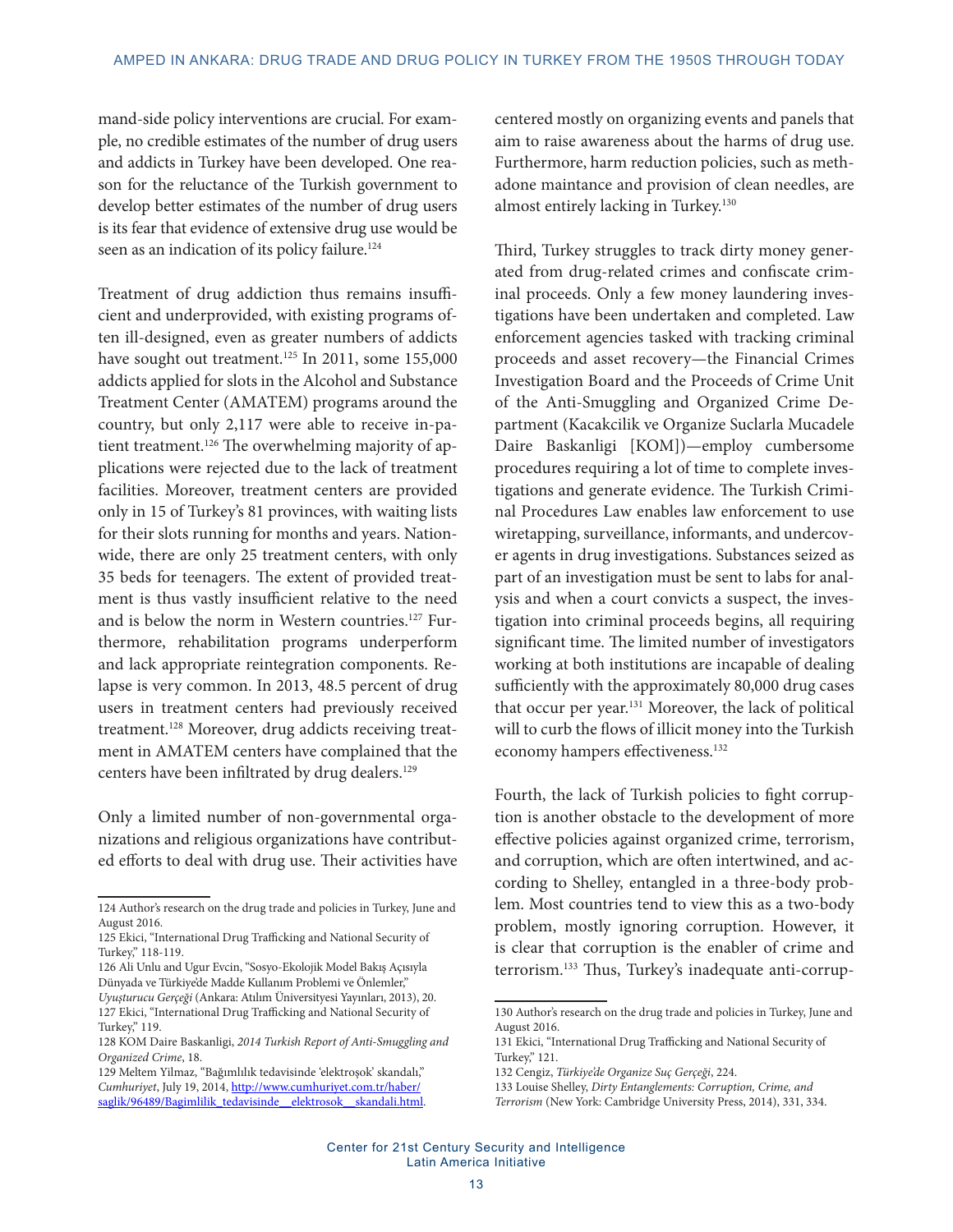tion efforts facilitate drug trafficking. Unfortunately, but not surprisingly, given the post-2013 purges of law enforcement agencies, Turkey lacks an independent and effective unit to fight bribery. Corruption remains extensive within the country and has worsened over time. For example, throughout much of the past decade, Turkey ranked in the 50s and lower 60s among the 168 countries listed in Transparency International's Corruption Perception Index, which measures countries' corruption, with the number one ranking being the least corrupt. In 2015, however, Turkey's score fell by three ranks to number 66, making Turkey one of the index's worst performers within the past four years.<sup>134</sup>

The lack of cooperation between Turkey and its neighbors is the fifth obstacle to developing a more effective policy against drug trafficking. Interrogations of traffickers in Turkey show that extensive cooperation among Iranian, Iraqi, Syrian, and Turkish drug traffickers has persisted for decades.<sup>135</sup> However, government and law enforcement authorities have not been able to achieve equivalent and adequate cooperation to counter the traffickers. The military conflicts in Iraq and Syria have further affected such regional counternarcotics efforts. Former drug trafficking routes have been altered, with some traffickers relocating their operations to Syria and Iraq, while the region's countries often support opposing sides in the conflicts, further hampering cooperation. Thus, Turkey's counternacotics engagement with government authories in Iran and Iraq remains highly limited. For example, out of the nine controlled drug delivery operations (sting operations in which police track the smuggled narcotics to uncover routes, methods, and actors) Turkey mounted in 2014, none were conducted jointly with any of Turkey's neighbors.<sup>136</sup>

Sixth, Turkey's recent immigration policy also complicates efforts against the illegal drug trade. As of October 2016, the number of Syrian refugees worldwide was around 4.8 million, with almost 2.8 million of them being hosted in Turkey.137 After European countries closed their borders to Syrian refugees and other migrants, the Turkish government struck a deal with the European Union in 2016 to absorb the refugees within Turkey. The country has granted temporary protection status for Syrians, which entails providing education, health, and job services.138 Most are not vetted in Turkey. Some of these refugees and migrants, if only a very small percentage, are likely implicated in drug trafficking and other forms of smuggling. For example, between 2009 and 2010, before the Syrian war began, only four Syrians were arrested in Turkey on drug trafficking charges (for possession of 26 kilograms of cannabis). However, between 2012 and 2013, the number of Syrians arrested in Turkey on drug trafficking charges increased to 36, and the amount of cannabis seized from them grew to 1.7 tons. By 2014, Syrians constituted 86 percent of all foreign traffickers arrested in Turkey.139 Ostracizing, inadequately supporting, and failing to integrate the refugees and migrants not only worsens their humanitarian conditions, but may also push some into crime and illegal economies as avenues for earning a living. However, failing to conduct effective vetting and registration procedures not only undermines the access of social workers to the refugees and migrants, but also generates public safety and criminality risks, including to the migrants themselves.

Turkey needs to adopt fundamental reforms in its fight against the drug trade and its efforts to limit the negative effects of drug use. Among the crucial reforms to be adopted are the following:

<sup>134 &</sup>quot;Corruption Perceptions Index 2015", Tranparency International, [https://www.transparency.org/cpi2015/.](https://www.transparency.org/cpi2015/) Also see "Turkey Falls in 2015 Corruption Perception Index," *Good Morning Turkey Istanbul*, January 27, 2016, [http://www.goodmorningturkey.com/politics/turkey-falls-in-](http://www.goodmorningturkey.com/politics/turkey-falls-in-2015-corruption-perception-index)[2015-corruption-perception-index.](http://www.goodmorningturkey.com/politics/turkey-falls-in-2015-corruption-perception-index)

<sup>135</sup> Despite the fact that drugs are extensively smuggled across the Turkey-Iran border, there are still only 21 border security posts on the Turkish side, a vastly insufficient number. Traffickers offer bribes to gendermarie and senior police chiefs to turn a blind eye to the transfer of drugs at the border. See Robins, *Middle East Drugs Bazaar*, 161-162. 136 Instead, these operations were carried out with Germany (four), Canada (two), Sweden (one), Austria (one), and the United Kingdom

<sup>(</sup>one). See KOM Daire Baskanligi, *2014 Turkish Report of Anti-Smuggling and Organized Crime*, 2.

<sup>137 &</sup>quot;Syria Regional Refugee Response," United Nations High Commissioner for Refugees, last modified February 1, 2017, [http://data.](http://data.unhcr.org/syrianrefugees/regional.php) [unhcr.org/syrianrefugees/regional.php.](http://data.unhcr.org/syrianrefugees/regional.php)

<sup>138</sup> Kaya, Ibrahim and Esra Yilmaz, "Türkiye'dekı Suriyelilerin Hukuki Durumu," *SETA*, accessed December 12, 2016, 47, 57-60, [http://file.](http://file.setav.org/Files/Pdf/20151230134459_turkiyedeki-suriyelilerin-hukuki-durumu-pdf.pdf) [setav.org/Files/Pdf/20151230134459\\_turkiyedeki-suriyelilerin-hukuki](http://file.setav.org/Files/Pdf/20151230134459_turkiyedeki-suriyelilerin-hukuki-durumu-pdf.pdf)[durumu-pdf.pdf.](http://file.setav.org/Files/Pdf/20151230134459_turkiyedeki-suriyelilerin-hukuki-durumu-pdf.pdf)

<sup>139</sup> KOM Daire Baskanligi, *2014 Turkish Report of Anti-Smuggling and Organized Crime*, 10.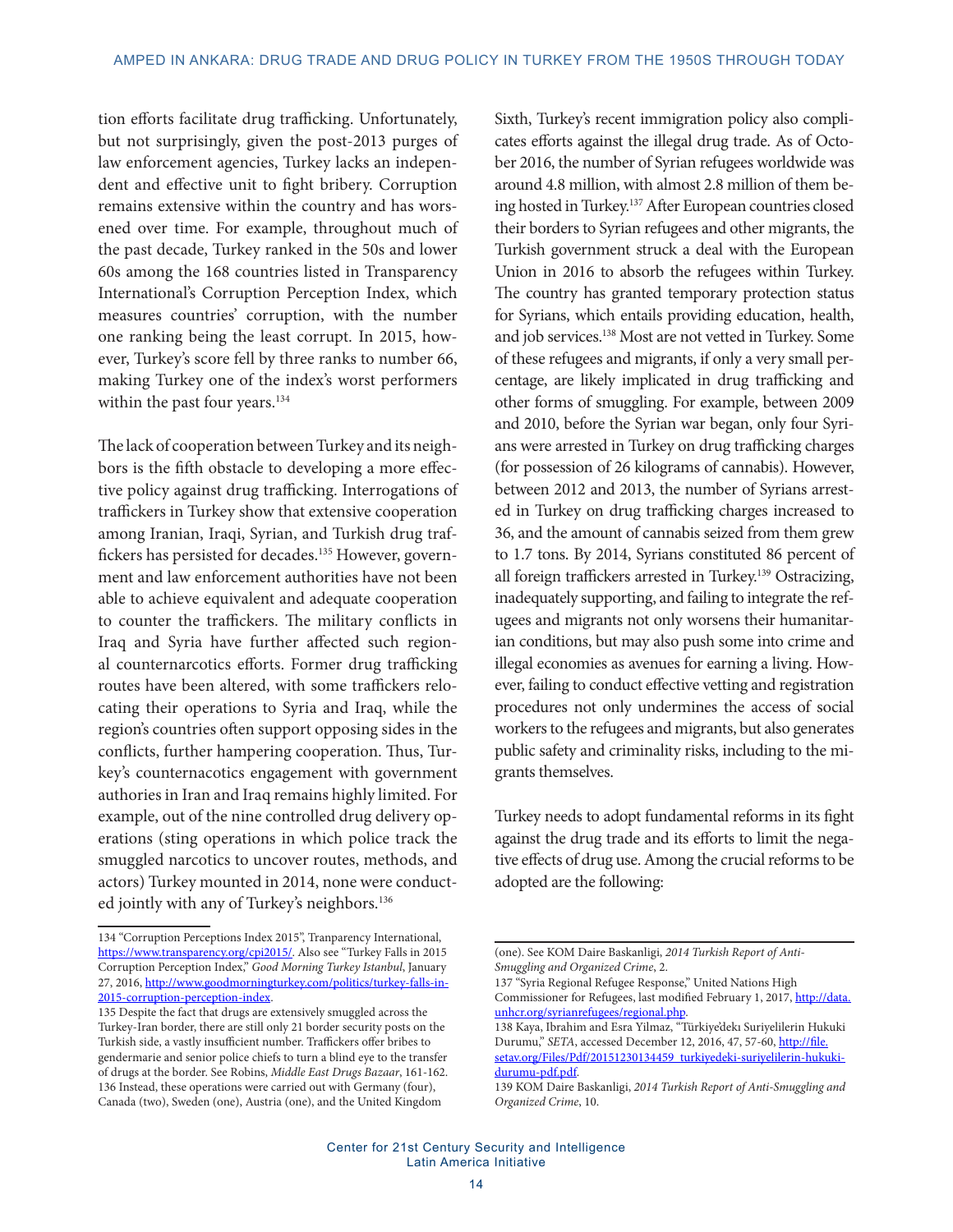- **•** Turkey urgently needs to start focusing on its domestic drug use. It should undertake systematic research and analysis of the size and scope of the domestic drug trade, including by developing better estimates on the number of users and addicts.
- Turkey needs to significantly increase the number of its treatment centers and rehabilitation programs and improve their design, quality, and effectiveness. Turkey should also develop harm reduction programs.
- **•** Turkey should strengthen the capacities and independence of counternarcotics units that have been significantly weakened as a result of the bureaucratic reorganization in the aftermath of corruption scandals.
- **•** The bureaucratic ranking of counternarcotics units should be upgraded from the department level to the general directorate level.
- **•** Turkey needs to enact more effective laws for anti-money laundering efforts and asset forteiture policies. It also needs to improve its law enforcement capacities to investigate these types of crimes.
- **•** Turkey should review the laws, regulations, and procedures against organized crime enacted in the aftermath of its graft scandals. Those that hamper counternarcotics and anti-organized crime efforts need to be revised.
- **•** Turkish law enforcement agencies should approach counternarcotics efforts from a broader perspective and incorporate other kinds of smuggling into policy design considerations.
- **•** Turkey should review its immigration policy, including toward Syrian refugees. It needs to vet refugees and migrants for their possible linkages to terrorist organizations, drug trafficking, and other smuggling groups.

## **Conclusion**

Drug trade is a multidimensional issue in Turkey that deals with the production, trafficking, and use of drugs. Whereas cannabis is the most produced and consumed drug domestically, drug trafficking is transnational and very common in Turkey. In addition to heroin, which facilitates the transformation of Turkish trafficking groups into transnational groups, cocaine, bonsai, methamphetamine, and captagon have been trafficked in Turkey. Drug use is also another problematic dimension of the drug trade. The numbers of heroin and bonsai addicts are at alarming levels. Due to the huge potential of the drug trade, the number of drug trafficking groups have not only increased, but they have internationalized to become a strong part of global drug networks.

Turkey has adopted various policies to counter the drug trade. One is the licensing of poppy cultivation in the 1970s, which produced successful results in controlling opium. Turkey has also locally enforced laissez-faire policies which lacked prohibitive rules in controlling cannabis production in its eastern and southeastern regions. Turkey has mainly spent its energy on interdicting drug trafficking. Although interdiction policies occasionally provide successful results in making huge amounts of seizures, corrupt governments have discontinued such ongoing efforts. Whenever police operations have revealed corruption within the government, law enforcement and judiciary personnel have been fired. After decades of political turmoil, weak governance capacity, and political interference in law enforcement, Turkish police and law enforcement agencies experienced significant modernization, institutional development, and robust growth in capacities between 2002 and 2013. These changes reflected more effective policies toward drug trafficking. Unfortunately, this capacity growth has been eviscerated by the post-December 2013 government purges.

Turkish drug policies today are not effective, comprehensive, and integrated. The volume of drugs flowing through and consumed in Turkey has increased significantly in recent years. Current drug policies over-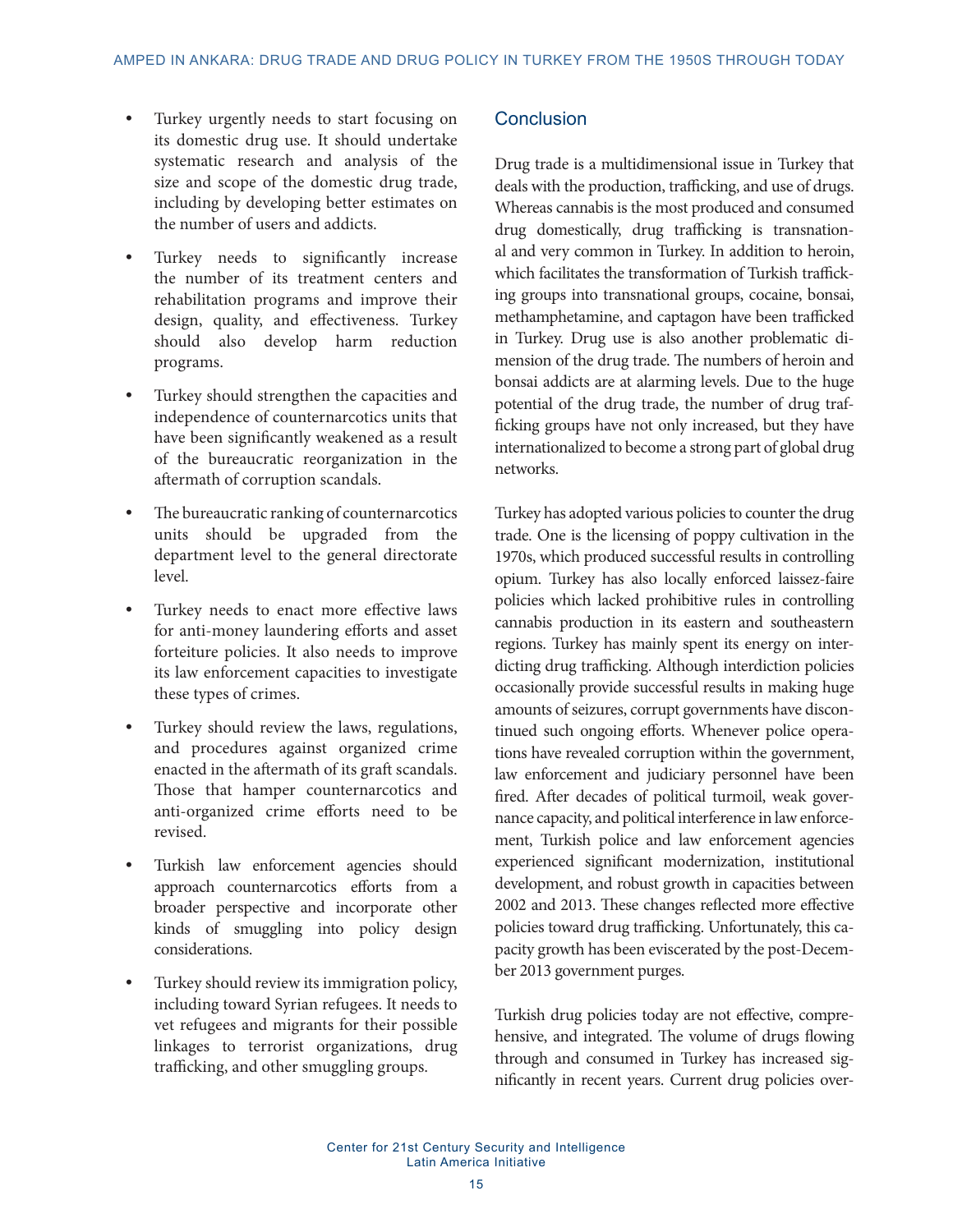emphasize supply-side efforts and do not pay sufficient attention to demand-side measures. Drug treatment and prevention and harm reduction approaches remain woefully underprovided and underemphasized. It is crucial for Turkey to adopt multidimensional approaches and policies in the prevention of drug production, trafficking, and use.

*Associate Professor Mahmut Cengiz is an adjunct faculty and a research scholar at the Terrorism, Transnational Crime, and Corruption Center (TraCCC) at George Mason University. He is a leading expert on transnational crime, terrorism, money laundering, terrorist financing, human trafficking, and smuggling of nuclear materials. His recent research projects have focused on the ISIS crime-terrorism nexus, the impact of the Syrian conflict on crime in the Middle East, and the effects of corruption on instability in the Middle East.*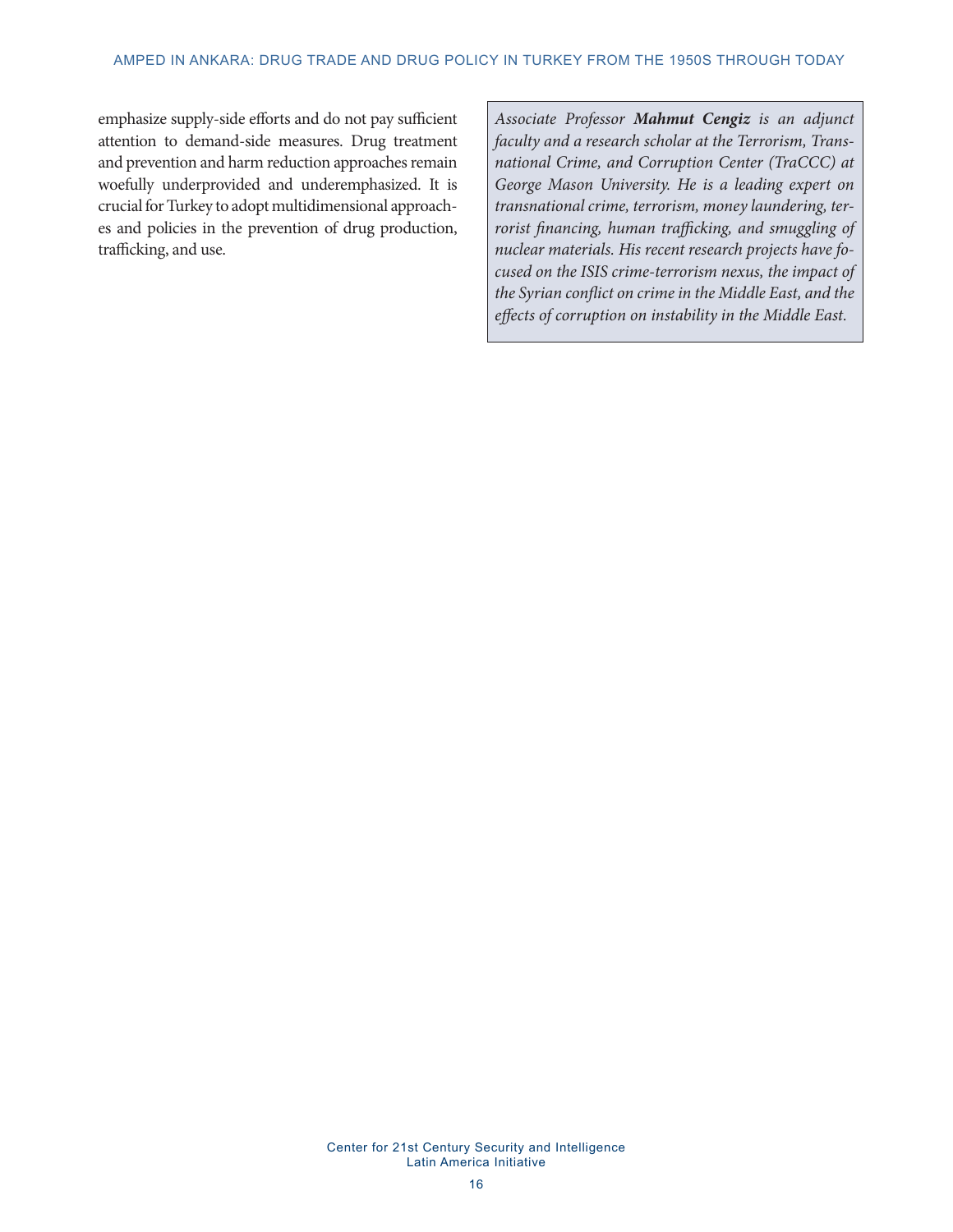## **Bibliography**

- Arango, Tim. "After an Indictment, Turks Give U.S. Prosecutor a Hero's Welcome Online." *New York Times*. March 26, 2016. [http://www.nytimes.](http://www.nytimes.com/2016/03/27/world/europe/turkey-preet-bharara-reza-zarrab-indictment.html?_r=0) [com/2016/03/27/world/europe/turkey-preet](http://www.nytimes.com/2016/03/27/world/europe/turkey-preet-bharara-reza-zarrab-indictment.html?_r=0)[bharara-reza-zarrab-indictment.html?\\_r=0.](http://www.nytimes.com/2016/03/27/world/europe/turkey-preet-bharara-reza-zarrab-indictment.html?_r=0)
- Cengiz, Mahmut. *Turkish Organized Crime: From Local to Global*. SaarbruÌcken: VDM Publishing, 2011.
- *Kuresellesmenin Karanlik Noktasi Organize Suclar*. Ankara: Adalet Yayinevi, 2014.
- *Türkiye'de Organize Suç Gerçeği ve Terörün Finansmanı*. Ankara: Seçkin Yayınevi, 2015.
- *Orta Dogu'da Kuresel Tehditler*. Ankara: Adalet Yayinevi, 2016.
- Department of Anti-Smuggling and Organized Crime. *2012 Turkish Drug Report*. Ankara: TUBIM, 2012.
- *2013 Turkish Drug Report*. Ankara: TUBIM, 2013.
- *2014 Turkish Drug Report*. Ankara: TUBIM, 2014.
- Ekici, Behsat. "African Transnational Threat to Turkey." *African Security Review* 22, no. 3 (2013): 123-144.
- "Drug Markets in Turkey." In *National Drug Report*, edited by TUBIM. Ankara: Department of Anti-Smuggling and Organized Crime Publications, 2013: 1-33.
- "International Drug Trafficking and National Security of Turkey." *Journal of Politics and Law* 7, no. 2s (2014): 113-126.
- Ekici, Behsat and Adem Coban. "Afghan Heroin and Turkey: Ramifications of an International Security Threat." *Turkish Studies* 15, no. 2 (2014): 341-364.
- Ekici, Behsat and Salim Ozbay. "Iranian methamphetamine and Turkey: an emerging transnational threat." *Trends in Organized Crime* 16, no. 3 (September 2013): 286-305.
- "Emniyetin bonzai raporu: İki yıl sonra ölümler artacak." *Radikal*. January 21, 2014. [http://www.](http://www.radikal.com.tr/turkiye/emniyetin-bonzai-raporu-iki-yil-sonra-olumler-artacak-1202975/) [radikal.com.tr/turkiye/emniyetin-bonzai-raporu](http://www.radikal.com.tr/turkiye/emniyetin-bonzai-raporu-iki-yil-sonra-olumler-artacak-1202975/)[iki-yil-sonra-olumler-artacak-1202975/.](http://www.radikal.com.tr/turkiye/emniyetin-bonzai-raporu-iki-yil-sonra-olumler-artacak-1202975/)
- Erdol, Cevdet. "Uyuşturucu cezaları ne kadar oldu?." *Milat Gazetesi*. August 29, 2014. [http://www.](http://www.milatgazetesi.com/uyusturucu-cezalari-ne-kadar-oldu-makale-60613) [milatgazetesi.com/uyusturucu-cezalari-ne-kadar](http://www.milatgazetesi.com/uyusturucu-cezalari-ne-kadar-oldu-makale-60613)[oldu-makale-60613](http://www.milatgazetesi.com/uyusturucu-cezalari-ne-kadar-oldu-makale-60613).
- European Monitoring Centre for Drugs and Drug Addiction (EMCDDA). "Turkey Country Overview." [http://www.emcdda.europa.eu/](http://www.emcdda.europa.eu/countries/turkey) [countries/turkey](http://www.emcdda.europa.eu/countries/turkey).
- Evered, Kyle. "Poppies Are Democracy: A Critical Geopolitics of Opium Eradication and Reintroduction In Turkey." *Geographical Review* 101, no. 3 (July 2011): 299-315.
- Felbab-Brown, Vanda. *Shooting Up Counterinsurgency and the War on Drugs*. Washington, DC: Brookings Institution Press, 2010.
- Felbab-Brown, Vanda. *Aspiration and Ambivalence: Strategies and Realities of Counterinsurgency and State Building in Afghanistan*. Washington, DC: Brookings Institution Press, 2013.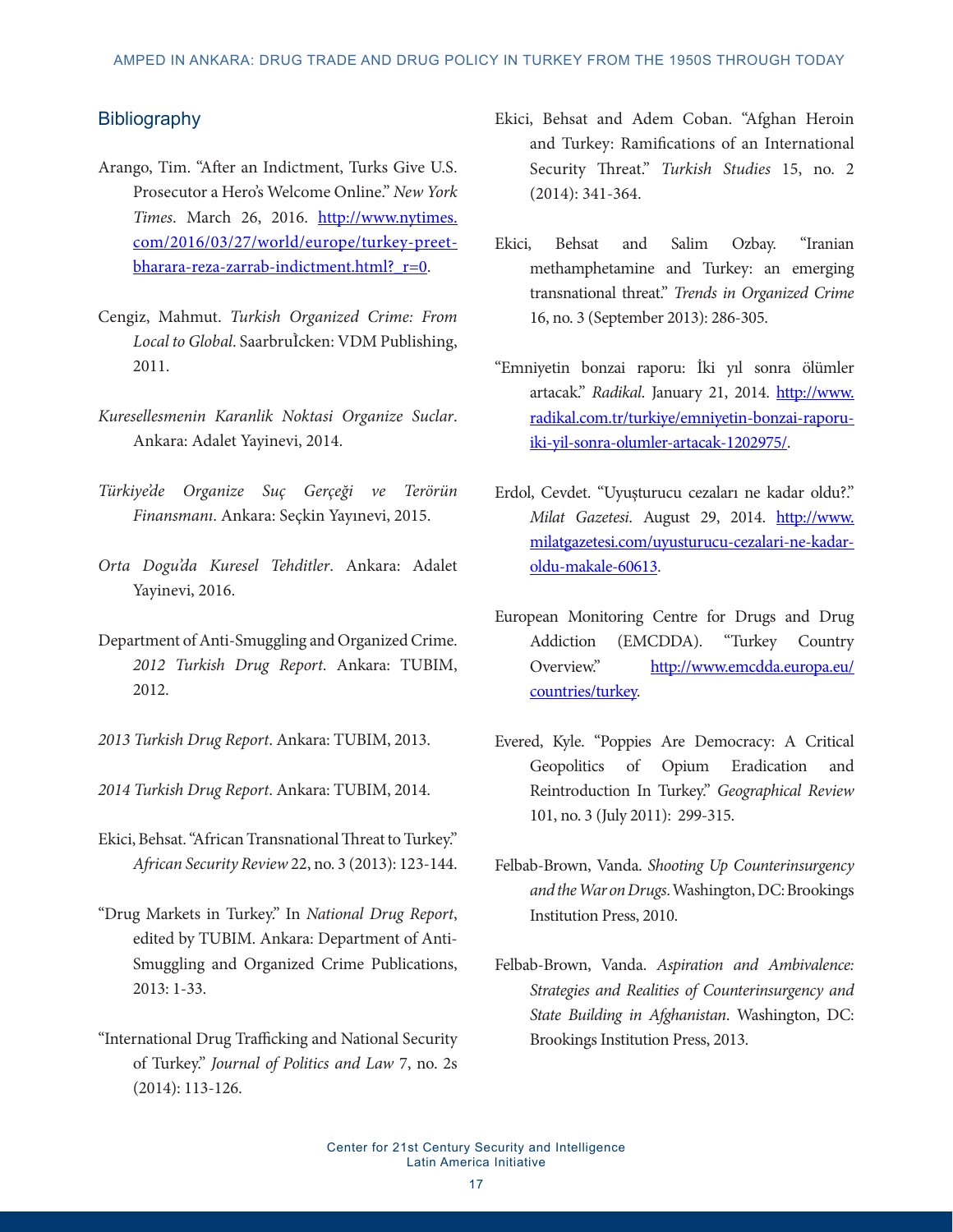- Felbab-Brown, Vanda. "Improving Supply Side Policies: Smarter Eradication, Interdiction, and Alternative Livelihoods and the Possibility of Licensing." *LSE Drug Reform Series*, May 2014. [https://www.brookings.edu/~/](https://www.brookings.edu/~/media/research/files/reports/2014/05/07-improving-supply-side-policies-felbabbrown/improvingsupplysidepoliciesfelbabbrown.pdf) [media/research/files/reports/2014/05/07](https://www.brookings.edu/~/media/research/files/reports/2014/05/07-improving-supply-side-policies-felbabbrown/improvingsupplysidepoliciesfelbabbrown.pdf) [improving-supply-side-policies-felbabbrown/](https://www.brookings.edu/~/media/research/files/reports/2014/05/07-improving-supply-side-policies-felbabbrown/improvingsupplysidepoliciesfelbabbrown.pdf) [improvingsupplysidepoliciesfelbabbrown.pdf](https://www.brookings.edu/~/media/research/files/reports/2014/05/07-improving-supply-side-policies-felbabbrown/improvingsupplysidepoliciesfelbabbrown.pdf).
- Galeotti, Mark. "Turkish Organized Crime: Where State, Crime, and Rebellion Conspire." *Transnational Organized Crime* 4, no. 1 (Spring 1998): 25-42.
- Gingeras, Ryan. *Heroin, Organized Crime, and the Making of Modern Turkey*. New York: Oxford University Press, 2014.
- "Il Bazinda Temel Isgucu Gostergeleri," *TUIK*, [http://](http://www.tuik.gov.tr/UstMenu.do?metod=temelist) [www.tuik.gov.tr/UstMenu.do?metod=temelist.](http://www.tuik.gov.tr/UstMenu.do?metod=temelist)
- "İşte Bilal'in ifade çağrısı." *Cumhuriyet*, December 26, 2013. [http://www.cumhuriyet.com.tr/haber/](http://www.cumhuriyet.com.tr/haber/turkiye/22987/iste_Bilal_in_ifade_cagrisi_.html) turkiye/22987/iste Bilal in ifade cagrisi. [html](http://www.cumhuriyet.com.tr/haber/turkiye/22987/iste_Bilal_in_ifade_cagrisi_.html).
- Johnson, Glen. "Turkey's politicians, gold dealer and the pop star." *The Telegraph*, December 29, 2013. [http://www.telegraph.co.uk/news/worldnews/](http://www.telegraph.co.uk/news/worldnews/europe/turkey/10540423/Turkeys-politicians-gold-dealer-and-the-pop-star.html) [europe/turkey/10540423/Turkeys-politicians](http://www.telegraph.co.uk/news/worldnews/europe/turkey/10540423/Turkeys-politicians-gold-dealer-and-the-pop-star.html)[gold-dealer-and-the-pop-star.html](http://www.telegraph.co.uk/news/worldnews/europe/turkey/10540423/Turkeys-politicians-gold-dealer-and-the-pop-star.html).
- Kaya, Ibrahim and Esra Yilmaz. "Türkiye'dekı Suriyelilerin Hukuki Durumu." *SETA*. Accessed December 12, 2016. [http://file.setav.](http://file.setav.org/Files/Pdf/20151230134459_turkiyedeki-suriyelilerin-hukuki-durumu-pdf.pdf) [org/Files/Pdf/20151230134459\\_turkiyedeki](http://file.setav.org/Files/Pdf/20151230134459_turkiyedeki-suriyelilerin-hukuki-durumu-pdf.pdf)[suriyelilerin-hukuki-durumu-pdf.pdf.](http://file.setav.org/Files/Pdf/20151230134459_turkiyedeki-suriyelilerin-hukuki-durumu-pdf.pdf)
- "Kayseri'de Captagon Operasyonu." *NTV*. August 14, 2013. [http://arsiv.ntv.com.tr/news/228857.asp.](http://arsiv.ntv.com.tr/news/228857.asp)
- "Kayseri'de film gibi captagon operasyonu." *Hurriyet*. August 14, 2013. [http://www.](http://www.hurriyet.com.tr/kayseride-film-gibi-captagon-operasyonu-38488798) [hurriyet.com.tr/kayseride-film-gibi-captagon](http://www.hurriyet.com.tr/kayseride-film-gibi-captagon-operasyonu-38488798)[operasyonu-38488798.](http://www.hurriyet.com.tr/kayseride-film-gibi-captagon-operasyonu-38488798)
- KOM Daire Baskanligi. *2009 Turkish Report of Anti-Smuggling and Organized Crime*. Ankara: KOM Daire Baskanligi, 2009.
- *2010 Turkish Report of Anti-Smuggling and Organized Crime*. Ankara: KOM Daire Baskanligi, 2010.
- *2011 Turkish Report of Anti-Smuggling and Organized Crime*. Ankara: KOM Daire Baskanligi, 2011.
- *2012 Turkish Report of Anti-Smuggling and Organized Crime*. Ankara: KOM Daire Baskanligi, 2012.
- *2013 Turkish Report of Anti-Smuggling and Organized Crime*. Ankara: KOM Daire Baskanligi, 2013.
- *2014 Turkish Report of Anti-Smuggling and Organized Crime*. Ankara: KOM Daire Baskanligi, 2014.
- MacCoun, Robert and Peter Reuter. *Drug War Heresies: Learning from Other Vices, Times, and Places*. RAND Studies in Policy Analysis. Cambridge: Cambridge University Press, 2015.
- Mansfield, David. "An Analysis of Licit Opium Poppy Cultivation: India and Turkey." Accessed November 17, 2016. [http://www.davidmansfield.](http://www.davidmansfield.org/policy_advice.php) [org/policy\\_advice.php](http://www.davidmansfield.org/policy_advice.php).
- "Mesele yalnızca narkotik değil." *Radikal*. July 16, 2013. [http://www.radikal.com.tr/radikal2/](http://www.radikal.com.tr/radikal2/mesele-yalnizca-narkotik-degil-1141889/) [mesele-yalnizca-narkotik-degil-1141889/](http://www.radikal.com.tr/radikal2/mesele-yalnizca-narkotik-degil-1141889/).
- Mumcu, Ugur. *Papa-Mafya-Agca*. İstanbul: UMVakfi Yayinlari, 1994.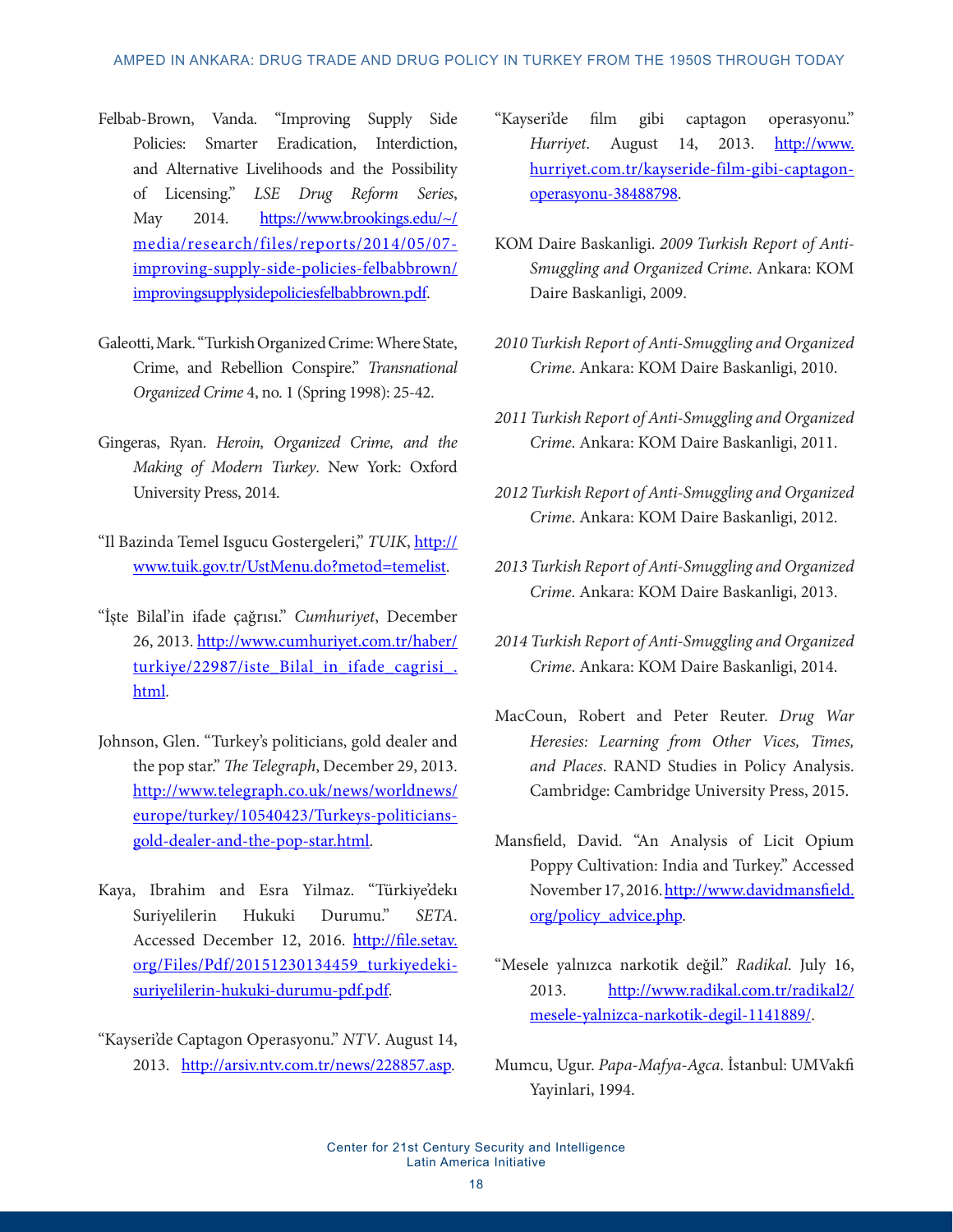#### AMPED IN ANKARA: DRUG TRADE AND DRUG POLICY IN TURKEY FROM THE 1950S THROUGH TODAY

- Nichols, Michelle. "Taliban Raked \$400 million from diverse sources: U.N." *Reuters*. January 2017, 2017. [http://www.reuters.com/article/us-afghanistan](http://www.reuters.com/article/us-afghanistan-un-taliban-idUSBRE88A13Y20120911)[un-taliban-idUSBRE88A13Y20120911.](http://www.reuters.com/article/us-afghanistan-un-taliban-idUSBRE88A13Y20120911)
- Robins, Philip. *Middle East Drugs Bazaar, Production, Prevention, and Consumption*. Oxford: Oxford University Press, 2016.
- Shelley, Louise. *Dirty Entanglements: Corruption, Crime, and Terrorism*. New York: Cambridge University Press, 2014.
- Steinberg, Michele. "PKK Terrorists Named Drug Kingpins; Nations Move Against Narcoterrorism." *Executive Intellegince Review* 35, no. 30 (August 2008): 48-52.
- Transparency International. "Corruption Perceptions Index 2015." [https://www.transparency.org/](https://www.transparency.org/cpi2015) [cpi2015.](https://www.transparency.org/cpi2015)
- "Turkey falls in 2015 Corruption Perception Index." *Good Morning Turkey Istanbul. January 27, 2016. [http://](http://www.goodmorningturkey.com/politics/turkey-falls-in-2015-corruption-perception-index)* [www.goodmorningturkey.com/politics/turkey](http://www.goodmorningturkey.com/politics/turkey-falls-in-2015-corruption-perception-index)[falls-in-2015-corruption-perception-index.](http://www.goodmorningturkey.com/politics/turkey-falls-in-2015-corruption-perception-index)
- Turkish Monitoring Center for Drugs and Drug Addiction (TUBIM). *National Drug Report*. Ankara: Department of Anti-Smuggling and Organized Crime Publications, 2012.
- *National Drug Report*. Ankara: Department of Anti-Smuggling and Organized Crime Publications, 2014.
- "Uluslararası uyuşturucu kullanımı ve kaçakçılığı ile mücadele 2015." *Milliyet*. [http://www.milliyet.com.](http://www.milliyet.com.tr/2015-uluslararasi-uyusturucu-pembenar-detay-genelsaglik-2079616) [tr/2015-uluslararasi-uyusturucu-pembenar-detay](http://www.milliyet.com.tr/2015-uluslararasi-uyusturucu-pembenar-detay-genelsaglik-2079616)[genelsaglik-2079616.](http://www.milliyet.com.tr/2015-uluslararasi-uyusturucu-pembenar-detay-genelsaglik-2079616)
- United Nations High Commissioner for Refugees. "Syria Regional Refugee Response." Last modified February 1, 2017. [http://data.unhcr.org/](http://data.unhcr.org/syrianrefugees/regional.php) [syrianrefugees/regional.php.](http://data.unhcr.org/syrianrefugees/regional.php)
- United Nations Information Service. "Security Council Demands Iran Suspend Uranium Enrichment by 31 August, or Face Possible Economic, Diplomatic Sanctions," Press release, SC/8792, July 31, 2006. [https://www.un.org/](https://www.un.org/press/en/2006/sc8792.doc.htm) [press/en/2006/sc8792.doc.htm.](https://www.un.org/press/en/2006/sc8792.doc.htm)
- Unlu, Ali and Ugur Evcin. "Sosyo-Ekolojik Model Bakış Açısıyla Dünya'da ve Türkiye'de Madde Kullanım Problemi ve önlemler." *Uyuşturucu Gerçeği*. Ankara Atılım Üniversityesi Yayınları, 2013.
- U.S. Attorney's Office. "Manhattan U.S. Attorney Announces Arrest of Turkish National For Conspiring to Evade U.S. Sanctions Against Iran, Money Laundering, And Bank Fraud." March 21, 2016. [https://www.justice.gov/usao](https://www.justice.gov/usao-sdny/pr/manhattan-us-attorney-announces-arrest-turkish-national-conspiring-evade-us-sanctions)[sdny/pr/manhattan-us-attorney-announces](https://www.justice.gov/usao-sdny/pr/manhattan-us-attorney-announces-arrest-turkish-national-conspiring-evade-us-sanctions)[arrest-turkish-national-conspiring-evade-us](https://www.justice.gov/usao-sdny/pr/manhattan-us-attorney-announces-arrest-turkish-national-conspiring-evade-us-sanctions)[sanctions.](https://www.justice.gov/usao-sdny/pr/manhattan-us-attorney-announces-arrest-turkish-national-conspiring-evade-us-sanctions)
- U.S. Department of State. *2015 International Narcotics Control Strategy Report, Turkey*. Washington, DC: U.S. Department of State, 2015. [http://www.](http://www.state.gov/j/inl/rls/nrcrpt/2015/vol1/239021.htm) [state.gov/j/inl/rls/nrcrpt/2015/vol1/239021.](http://www.state.gov/j/inl/rls/nrcrpt/2015/vol1/239021.htm) [htm.](http://www.state.gov/j/inl/rls/nrcrpt/2015/vol1/239021.htm)
- U.S. General Audit Office. "Drug Control: US Heroin Control Efforts in Southwest Asia and the Former Soviet Union," *Briefing Report to the Chairman*, U.S. Senate. GAO/NSIAD-97-148BR. Washington, DC: US Government Printing Office, 1997. [http://](http://www.gao.gov/archive/1997/ns97148b.pdf) [www.gao.gov/archive/1997/ns97148b.pdf](http://www.gao.gov/archive/1997/ns97148b.pdf).